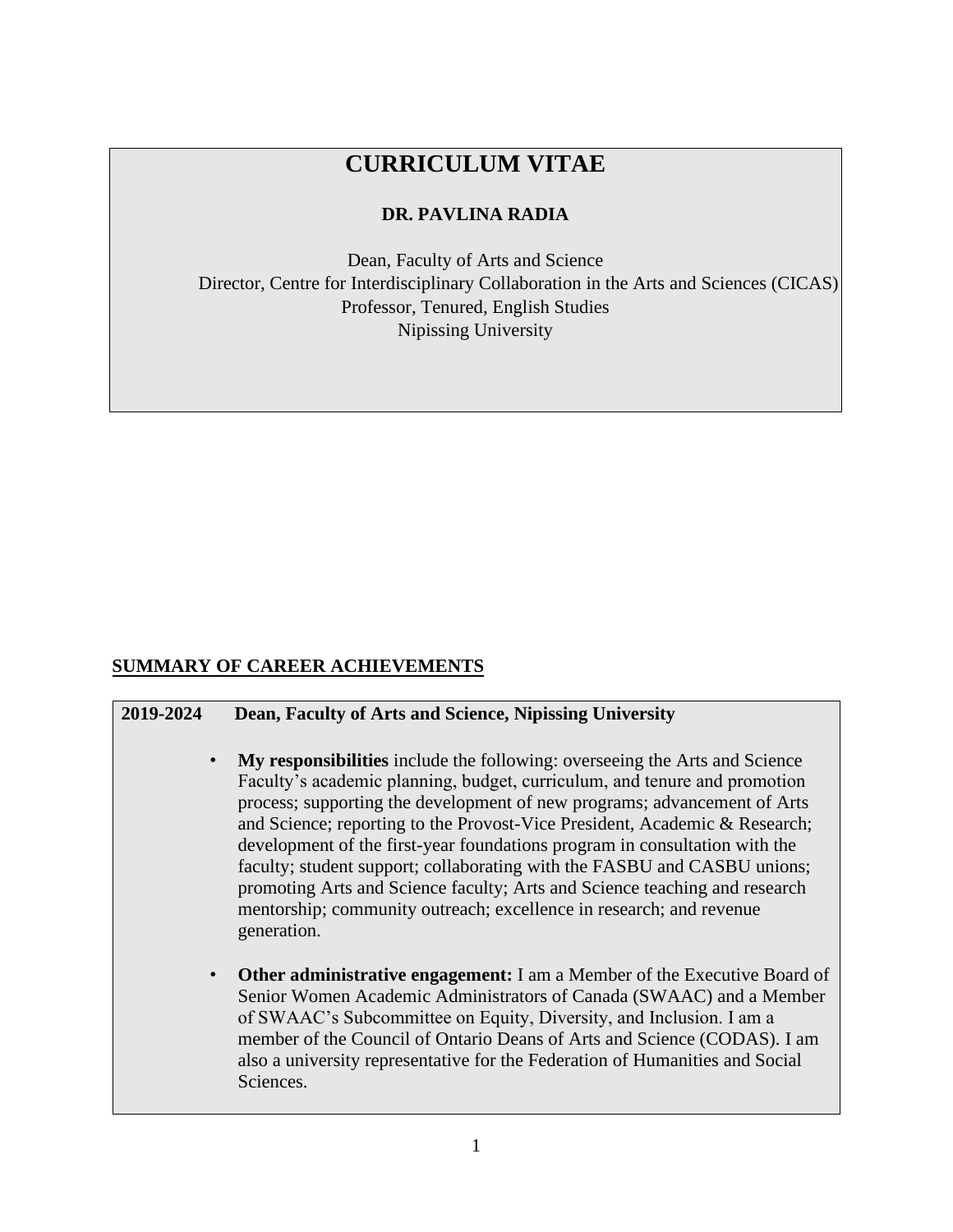## **2018-2019 Dean Interim, Faculty of Arts and Science, Nipissing University**

- **My responsibilities** include the following: overseeing the Arts and Science Faculty's academic planning, budget, curriculum, and tenure and promotion process; supporting the development of new programs; reporting to the Provost-Vice President, Academic & Research; development of the first-year foundations program in consultation with the faculty; student support; collaborating with the FASBU and CASBU unions; promoting Arts and Science faculty; Arts and Science teaching and research mentorship; community outreach; excellence in research; and revenue generation.
- **Other administrative engagement:** I am a Member of the Executive Board of Senior Women Academic Administrators of Canada (SWAAC) and a Member of SWAAC's Subcommittee on Equity, Diversity, and Inclusion. I am also a university representative for the Federation of Humanities and Social Sciences.
- **2018-Pres. Professor, English Studies, Nipissing University**
- **2018-Pres. Member, Senior Women Academic Administrators of Canada Executive (SWAAC)**
- **2018-Pres Member, Senior Women Academic Administrators of Canada Subcommittee on Equity, Diversity, and Inclusion**
- **2015-2018 Associate Dean, Faculty of Arts and Science, Nipissing University** (renewed for another three years: 2018-2021)
	- **My responsibilities** included the following: supporting role to the Dean of Arts and Science; Chair of the Arts and Science Regulations and Curriculum Committee; providing support for the development of new programs in collaboration with the Dean of Arts and Science; developing initiatives enhancing student success; member of Standing and Petitions committee; responsible for Arts and Science part-time faculty contracts, budget, and course scheduling; improving retention through innovative ways and curricular programming; collaborating on policy development; CASBU collective bargaining; and monitoring Fall/Winter and Spring/Summer enrollments.
	- **Other contributions:**
	- 2015: Organized academic retreats for Arts and Science students to help monitor retention issues.
	- 2016: Proposed to pilot two-week summer intensives called "Summer Institutes" (to increase enrolments in the Spring/Summer through innovative forms of intensive, condensed curriculum and various forms of delivery— blended, onsite, and online).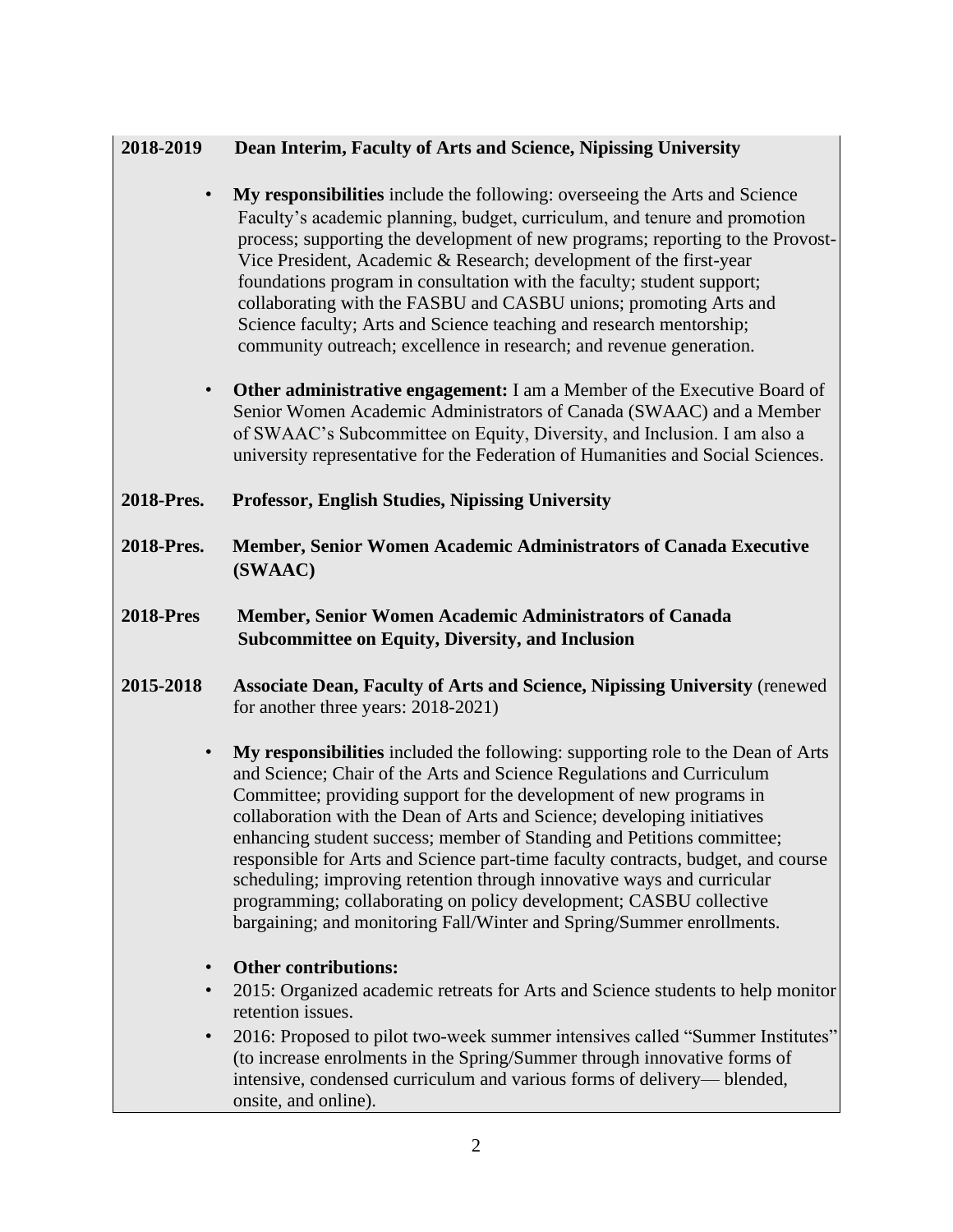- 2016: Facilitated transfer agreement negotiations with the Toronto Film School.
- 2016: Contributed to the transition program proposal and worked closely with the Provost-VPAR and the VP-Registrar on developing an EAP policy for Nipissing.
- 2017: Contributed to the SMA 2 draft
- 2017: Invited to lead a multidisciplinary workshop as SSHRC Leader at the SSHRC Leaders' Meeting in May
- 2017: Facilitated the Memorandum of Understanding between Near North Media Lab and Nipissing to run a summer institute, Nipissing Institute for Film and Technology Innovation (NIFTI)
- 2017: Drafted a \$250,000 experiential learning proposal on behalf of Arts and Science (Ministry of Advanced Education and Skills Development)

#### **Professional Development:**

- **May 6-13, 2016: Upper Management Course, Banff** (organized by the University of Manitoba)
- The course focuses on leadership skills, budgeting, management and problemsolving skills, conflict resolution, client case studies, and governance.

### **2013-Pres. Co-Founder & Director, Centre for Interdisciplinary Collaboration in the Arts and Sciences (CICAS), Nipissing University**

- Co-founded the research centre with Dr. Ann-Barbara Graff, former Dean of the Faculty of Arts and Science, Nipissing University, and current Vice-President Research of NSCAD. An important part of the centre's mandate is to encourage interdisciplinary research in the arts and science by implementing innovative pathways through experiential learning and community engagement.
- Annual Talk Series and Keynote Presentations with renowned speakers from the United States, Canada, and Australia. Dr. Elizabeth Presa, Head of Centre for Ideas, University of Melbourne, was the Inaugural Keynote for the CICAS 2014-15 Talk Series. In collaboration with the Enji Giigdoyang, Office of Indigenous Initiatives, Tanya Lukin-Linklater and Dr. Cindy Peltier, I also spearheaded the new "From This Place" Talk Series on indigenization. I also founded the new interdisciplinary journal, *CICAS Studies*, due to launch its first inaugural issue in January 2018. CICAS has also connected with Algoma University to create a new research cluster and thus foster regional connections in the Near North.

With Drs. Laurie Kruk and Sarah Winters, I also co-organized the first international CICAS conference, "The Future of Human(ity)" (July 22-24, 2016). This inter- and multidisciplinary conference investigated the role that science and the arts will/should play in the future of humanity. Topics included the future of humanity; the future of humanities, science, and education; the role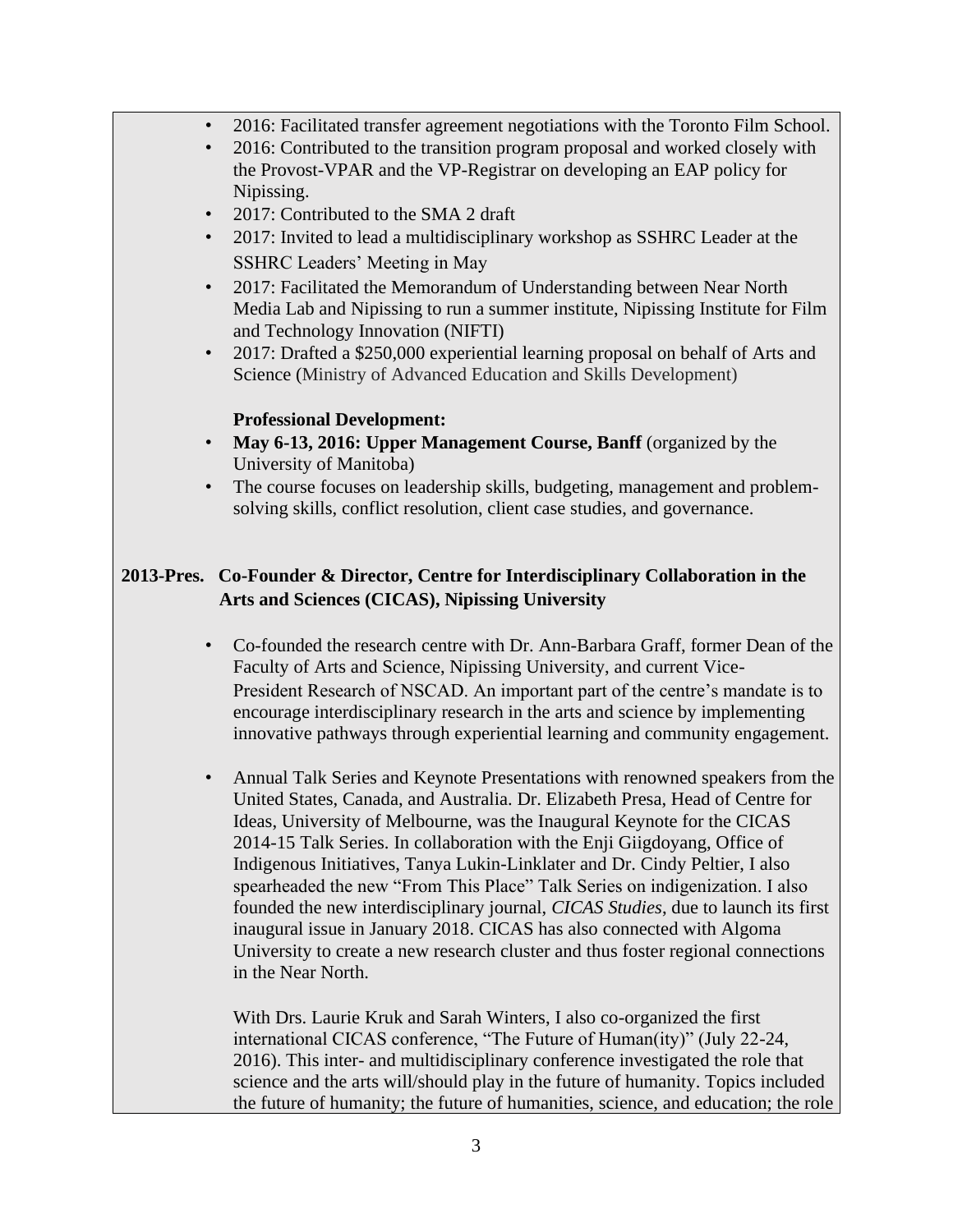|                | of visual and performing arts in shaping humanity; creative innovation;<br>posthumanism; and many others. (For more information, please see<br>www.nipissingu.ca/cicas).                                                                                                                                                                                                                                            |
|----------------|---------------------------------------------------------------------------------------------------------------------------------------------------------------------------------------------------------------------------------------------------------------------------------------------------------------------------------------------------------------------------------------------------------------------|
| 2013-June 2018 | <b>Associate Professor, English Studies, Nipissing University</b>                                                                                                                                                                                                                                                                                                                                                   |
|                | In 2013, my publications, teaching innovations, and service led to a<br>$\bullet$<br>unanimous vote to my early tenure and promotion to Associate Professor.                                                                                                                                                                                                                                                        |
| 2010-2013      | <b>Assistant Professor, English Studies, Nipissing University</b>                                                                                                                                                                                                                                                                                                                                                   |
|                | American literature and media studies<br>$\bullet$                                                                                                                                                                                                                                                                                                                                                                  |
| 2010-Present   | Co-Founder and Executive Editor of NuSense, an online,<br>undergraduate journal (www.nusense.org)                                                                                                                                                                                                                                                                                                                   |
|                | As a faculty member and arts practitioner, I served as the Executive Editor<br>of <i>NuSense</i> , an online undergraduate journal/magazine, a journal run by<br>students.                                                                                                                                                                                                                                          |
| 2009-2010      | <b>President, Maven Business Network, Women's Post (Toronto)</b>                                                                                                                                                                                                                                                                                                                                                    |
|                | Drawing on my background in business and the media, I implemented<br>$\bullet$<br>strategic leadership networks for female CEOs and senior entrepreneurs. The<br>network combined an innovative approach to leadership by using strategy,<br>philosophy, arts and science, as well as social media to maximize the profits<br>and success of senior management. I served as one of the Board members<br>until 2014. |

# **I. EDUCATION**

| 2004 | Ph.D. in English, University of Toronto                                                                           |
|------|-------------------------------------------------------------------------------------------------------------------|
| 1997 | Certificate in Teaching English to Speakers of Other Languages (TESOL),<br>Canadian Institute of English, Toronto |
| 1996 | M.A. in English Language and Literature, Masaryk University                                                       |
| 1995 | B.A. in French Language and Literature, Masaryk University                                                        |
| 1994 | B.A. in English Language and Literature, Masaryk University                                                       |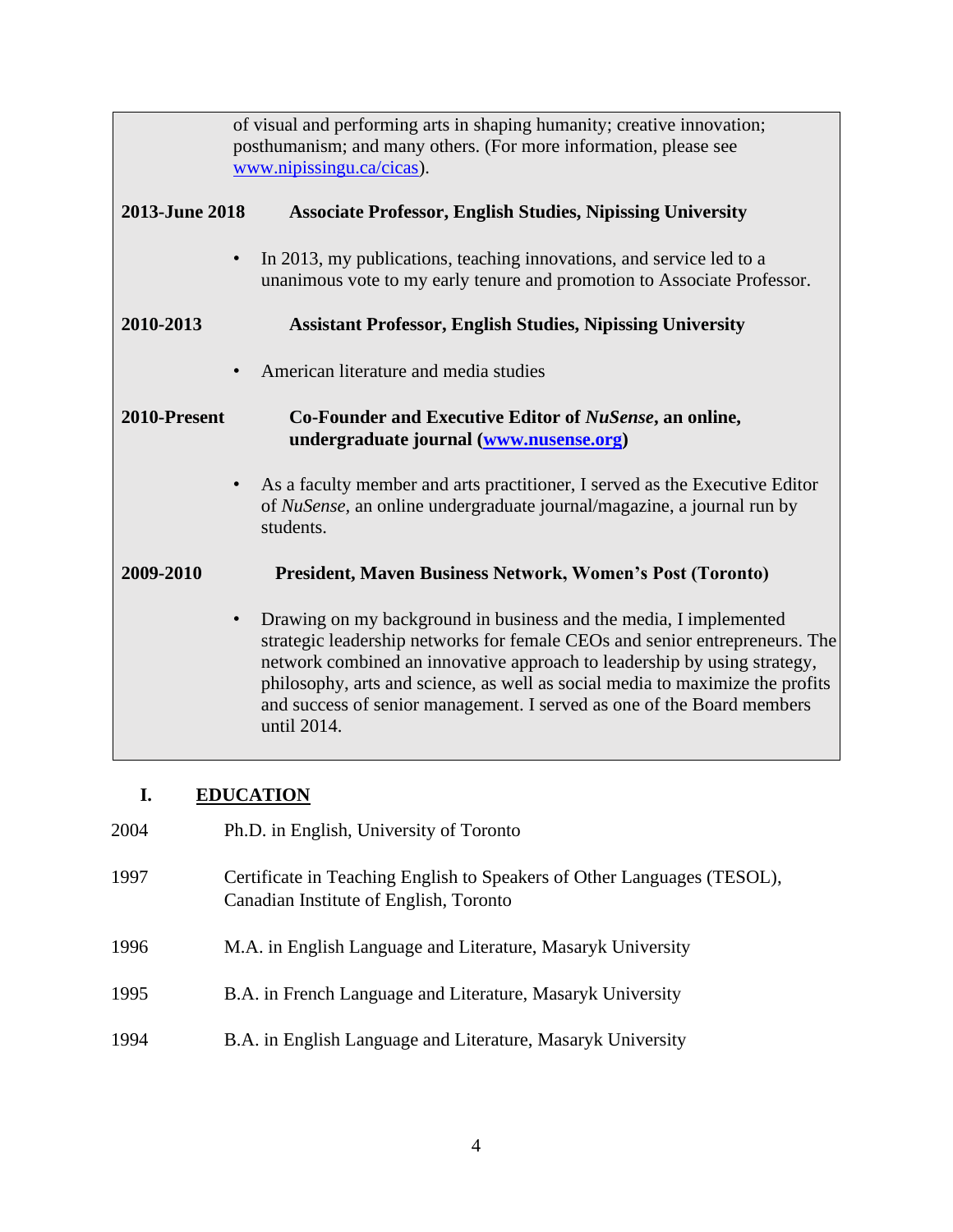#### **II. PROFESSIONAL EXPERIENCE**

| 2019-2024  | Dean, Faculty of Arts and Science, Nipissing University                                                               |
|------------|-----------------------------------------------------------------------------------------------------------------------|
| 2018-2019  | Dean Interim, Faculty of Arts and Science, Nipissing University                                                       |
| 2018-Pres. | Professor, English Studies, Nipissing University                                                                      |
| 2015-2018  | Associate Dean, Faculty of Arts and Science, Nipissing University (renewed for<br>another 3-year term 2018-2021)      |
| 2014-Pres. | Director and Co-Founder, Centre for Interdisciplinary Collaboration in the Arts<br>and Sciences, Nipissing University |
| 2013-2018  | Associate Professor, English Studies, Tenured, Nipissing University                                                   |
| 2010-2013  | Assistant Professor, English Studies, Nipissing University                                                            |
| 2004-2009  | Lecturer, Department of Humanities, University of Toronto Scarborough                                                 |
| 2004-2009  | EAP Coordinator & Lecturer, Dep. of Humanities, University of Toronto                                                 |
|            | Scarborough                                                                                                           |
| 2009       | Instructor, Women and Gender Studies, University of Toronto Mississauga                                               |
| 2009       | Instructor, Department of English, University of Toronto                                                              |
| 2009       | Instructor, Women and Gender Studies Institute, University of Toronto                                                 |
| 2001-2004  | Instructor, Department of Humanities, University of Toronto Scarborough                                               |
| 2000-2001  | Instructor, Office of English Language and Writing Support, School of Graduate<br>Studies, University of Toronto      |

1997-2001 Teaching Assistant, English Department, University of Toronto

#### **III. OTHER PROFESSIONAL EXPERIENCE**

- 2018-Pres. Member, Senior Women Academic Administrators of Canada Executive (SWAAC)
- 2018-Pres Member, Senior Women Academic Administrators of Canada Subcommittee on Equity, Diversity, and Inclusion
- 2009-2010 President, *Maven Business Network,* Division of Women's Post Media
- 2010-2011 Free-lance Czech-English translator, *Discovery Channel* CTV, Toronto
- 2002-2003 Free-lance reporter for an OMNI II Ethnic TV Magazine—*Nový Zabĕr*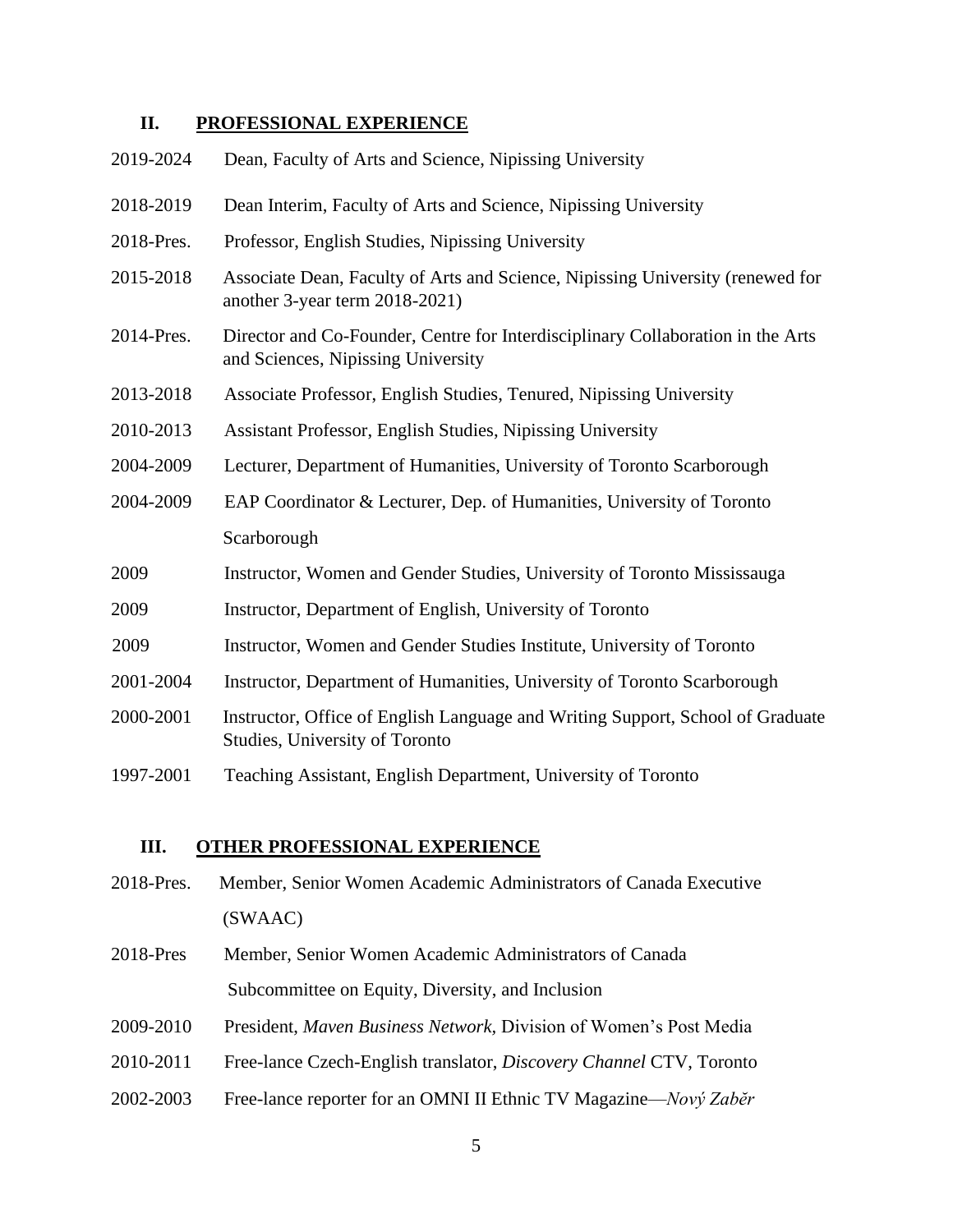# **IV. AWARDS AND HONOURS**

| 2015      | Research Achievement Award (Nipissing University)                              |
|-----------|--------------------------------------------------------------------------------|
| 2007      | PTR Award for Teaching Excellence (University of Toronto Scarborough)          |
| 2006      | PTR Award for Teaching Excellence (University of Toronto Scarborough)          |
| V.        | <b>RESEARCH FUNDING</b>                                                        |
| 2014      | <b>CICAS</b> Research Funding (SSHRC Funds)                                    |
| 2012      | SSHRC Insight Development Grant (4A granted, but not funded)                   |
| 2010      | Start-Up Research Grant (Nipissing University)                                 |
| 2001-2002 | Ontario Graduate Scholarship (Provincial Gov., Canada)                         |
| 1997-2001 | University of Toronto Open Fellowship (University)                             |
| 2006      | <b>UTSC Teaching Enhancement Grant</b><br>(Co-shared with Dr. Rena Helms-Park) |
| 2005      | <b>UTSC Teaching Enhancement Grant</b><br>(Co-shared with Dr. Rena Helms-Park) |
| 2003      | <b>UTSC Teaching Enhancement Grant</b>                                         |

| PUBLICATION SUMMARY (LIFETIME TOTAL)<br>VI.   | <b>COUNT</b>         |
|-----------------------------------------------|----------------------|
| Books authored                                |                      |
| Books edited                                  |                      |
| Edited journal collections                    |                      |
| Articles in Refereed Journals & Book Chapters | 25 and 3 forthcoming |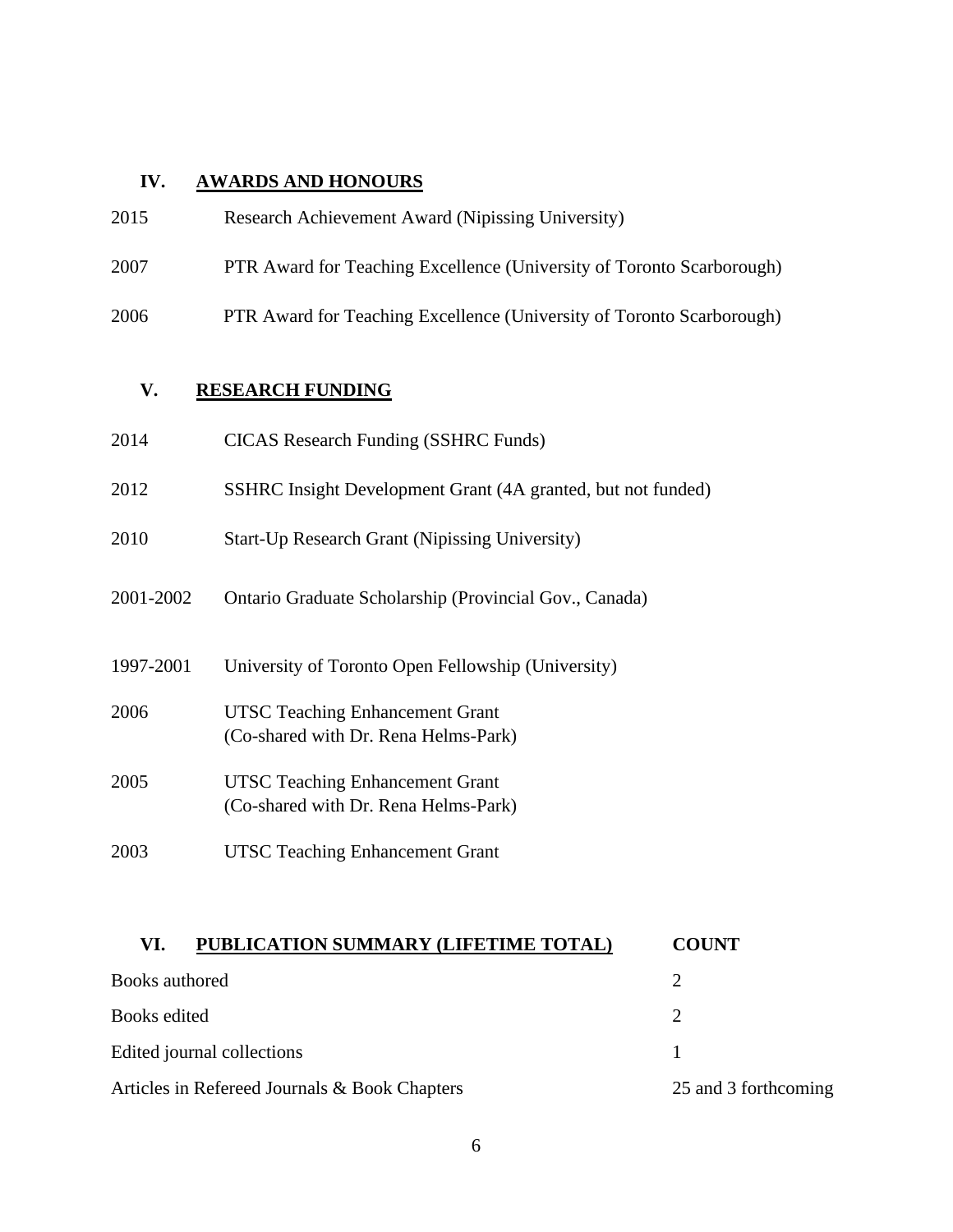| <b>Magazine Articles</b>                      | 3              |
|-----------------------------------------------|----------------|
| Book and Special Issues Introductions         | $\overline{2}$ |
| Dictionary and Reference Articles             | 6              |
| <b>Book Reviews</b>                           | 3              |
| <b>Conference Papers</b>                      | 33             |
| Keynotes, Invited Papers, and Public Lectures | 9              |
| <b>Literary Works</b>                         | $\overline{2}$ |
| <b>Artistic Works and Exhibitions</b>         | 1              |
| Audio-Visual Productions and Films and Videos | 1              |
| TV, Radio, and Documentary Interviews         | 3              |
| <b>Works in Progress</b>                      | 3              |

# **VII. PUBLICATIONS: RESEARCH, SCHOLARLY, CREATIVE AND PROFESSIONAL CONTRIBUTIONS**

#### **BOOKS AUTHORED**

| 2016 | Nomadic Modernisms and Diasporic Journeys of Djuna Barnes and Jane Bowles: |
|------|----------------------------------------------------------------------------|
|      | Two Very Serious Ladies. Leiden; Boston: Brill, 2016.                      |

2016 *Ecstatic Consumption: The Spectacle of Global Dystopia in Contemporary American Literature*. Newcastle upon Tyne: Cambridge Scholars Publishing, 2016.

#### **BOOKS EDITED**

2019 *The Future of Humanity: Revisioning the Human in the Posthuman Age*. Coedited with Sarah Winters and Laurie Kruk. Wrote "Introduction: Reflections on the (Post)Human Future"; "Introduction to Part V: Humanity in the Digital Era"; and Chapter 5, "From Gas Chamber to 9/11: The Future of Postmemory and Contemporary America's Commodity Grief Culture." Lanham, Maryland: Rowman & Littlefield, 2019.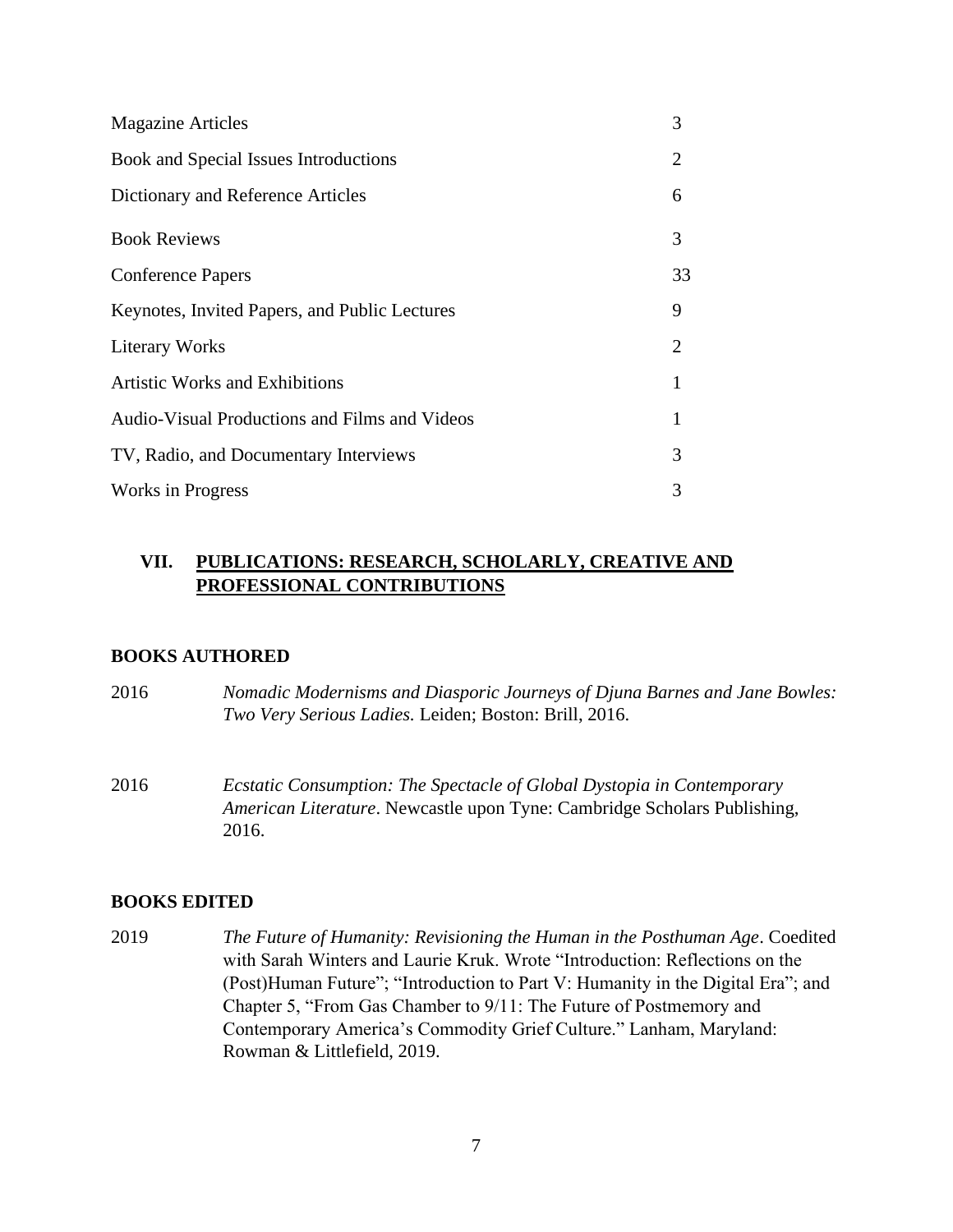2012 *Food and Appetites: The Hunger Artist and the Arts*. Co-edited with Ann McCulloch. Wrote "Introduction" and Chapter Eight. Newcastle upon Tyne: Cambridge Scholars Publishing, 2012.

#### **COLLECTIONS AND SPECIAL ISSUES**

2011 *The Hunger Artist: Food and the Arts*. *Double Dialogues* 15 (Winter 2011). EJournal. Editor of the Issue. Wrote "Introduction" and one article.

### **REFEREED CHAPTERS IN BOOK COLLECTIONS AND REFEREED ARTICLES IN SPECIAL ISSUES**

| 2022 | "Moving, Almost Unwalking': Nomadic Turns and Postwar Returns in Djuna<br>Barnes's Nightwood and The Antiphon." Forthcoming in Wanderings of<br>Modernism. Ed. Diana Drouin, Yasna Bozhkova, and Olivier Hernand (Clemson<br>University Press). |
|------|-------------------------------------------------------------------------------------------------------------------------------------------------------------------------------------------------------------------------------------------------|
| 2022 | "Transforming the Spectacle in DeLillo's Late Novels." Forthcoming in DeLillo<br>and the Arts. Ed. Catherine Gander (Edinburgh University Press).                                                                                               |
| 2022 | "Becoming-Digit: Valentine de Saint-Point's Posthumanist Futurism."<br>Forthcoming in <i>Posthumanist Modernism</i> . Ed. Alberto Godioli and Carmen Van<br>den Bergh (Brill).                                                                  |
| 2020 | "From Eggbeaters and Alcohol to Gryphons, Dolls, and Puppets: The Affective<br>Mobilities of Djuna Barnes's Objects." Modernist Objects. Ed. Noelle Cuny and<br>Xavier Kalck. Clemson: Clemson University Press)                                |
| 2019 | "Introduction: Reflections on the (Post)Human Future." The Future of Humanity:<br>Revisioning the Human in the Posthuman Age. Ed. Pavlina Radia, Sarah Winters,<br>and Laurie Kruk. Lanham, Maryland: Rowman & Littlefield, 2019. 1-10.         |
| 2019 | "From Gas Chambers to 9/11: The Future of Postmemory and Contemporary                                                                                                                                                                           |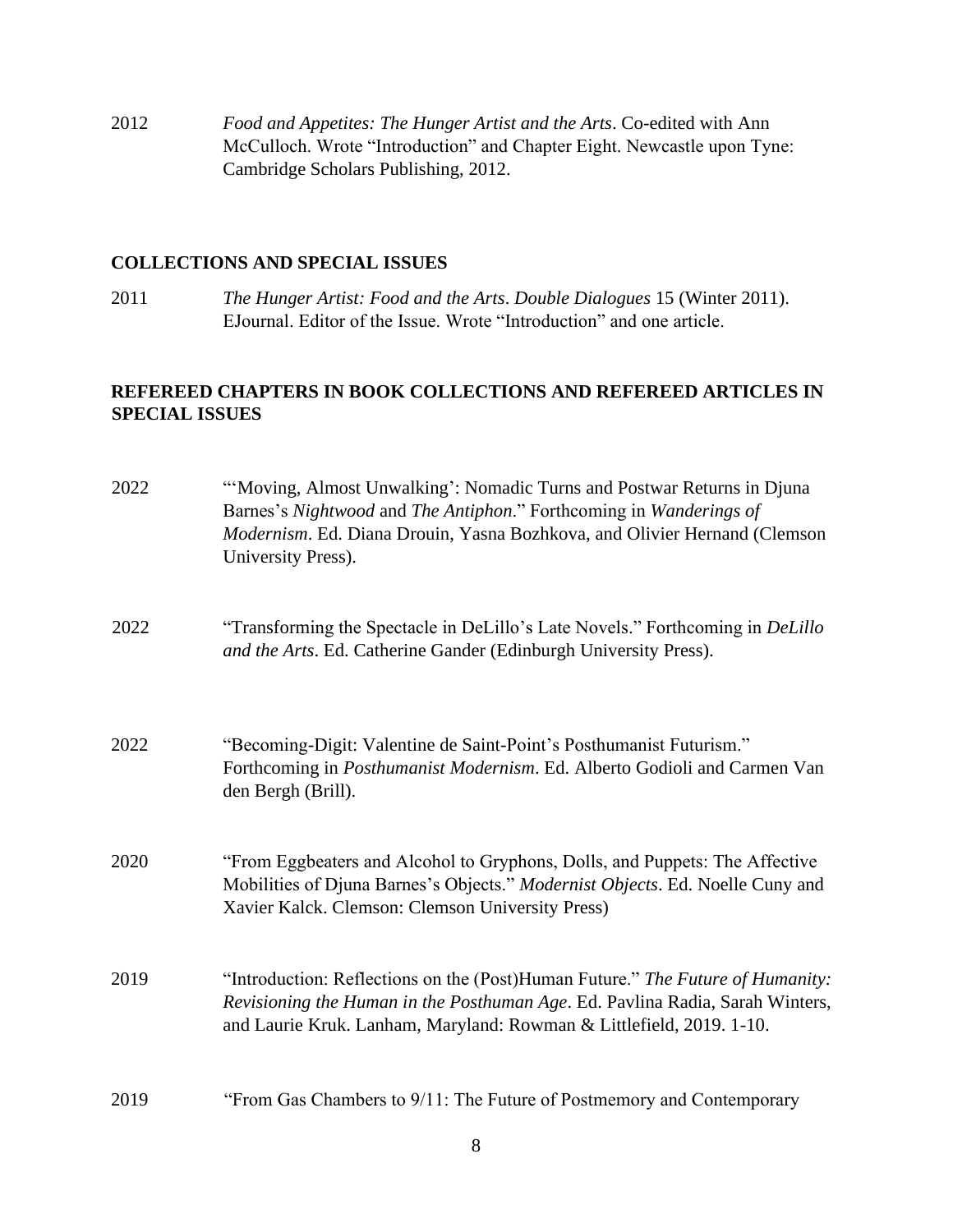|      | America's Grief Culture." The Future of Humanity: Revisioning the Human in the<br>Posthuman Age. Ed. Pavlina Radia, Sarah Winters, and Laurie Kruk. Lanham,<br>Maryland: Rowman & Littlefield, 2019. 83-99.                                                                                                                                  |
|------|----------------------------------------------------------------------------------------------------------------------------------------------------------------------------------------------------------------------------------------------------------------------------------------------------------------------------------------------|
| 2019 | "Valentine de Saint-Point's 'Body without Organs' as the Avatar of the<br>Posthuman, Digital Subject: From Modernist Destructivism to Digital<br>Deconstruction." Why Do Things Break? Ed. R.A. Goodrich and Ann McCulloch.<br>Newcastle upon Tyne: Cambridge Scholars Publishing. 125-145.                                                  |
| 2019 | "Mobilizing Affective Brutality: Death Tourism and the Ecstasy of Postmemory<br>in Contemporary American Culture." Palgrave Mobilities, Literature, Culture.<br>Ed. Lynne Pearce, Charlotte Mathieson and Marian Aguiar. London: Palgrave<br>Macmillan. 87-112.                                                                              |
| 2014 | "Doing the Lady Gaga Dance: Postmodern Transaesthetics and the Art of<br>Spectacle in Don DeLillo's The Body Artist," Canadian Review of American<br>Studies 44. 2. Special Issue on Aesthetics of Renewal (2014): 194-213.                                                                                                                  |
| 2012 | "Introduction." Food and Appetites: The Hunger Artist in the Arts. Ed. Ann<br>McCulloch and Pavlina Radia. Newcastle upon Tyne: Cambridge Scholars<br>Publishing, 2012. ix-xix.                                                                                                                                                              |
| 2012 | "Ravenous for New 'New' Worlds: Imaging Amerika and the Eroticism of Logos<br>as Appetite in Joseph Drapell's Visual Fictions and Paul Bowles's Fictional<br>Compositions." Food and Appetites: The Hunger Artist in the Arts. Ed. Ann<br>McCulloch and Pavlina Radia. Newcastle upon Tyne: Cambridge Scholars<br>Publishing, 2012. 104-119. |
| 2012 | "Outlying the Tipping Point: Bridging Academia and Business." The Creativity<br>Market: Creative Writing in the 21 <sup>st</sup> Century. Ed. Dominique Hecq. Bristol:<br>Multilingual Matters, 2012. 163-172.                                                                                                                               |
| 2008 | "The Hyphenated Flâneuse: Privatizing Migration in Hiromi Goto's The Kappa<br>Child." Comparing Migrations: The Literatures of Canada and Quebec. Ed.<br>Marie Carrière and Catherine Khordoc. Bern: P. Lang, 2008. 171-185.                                                                                                                 |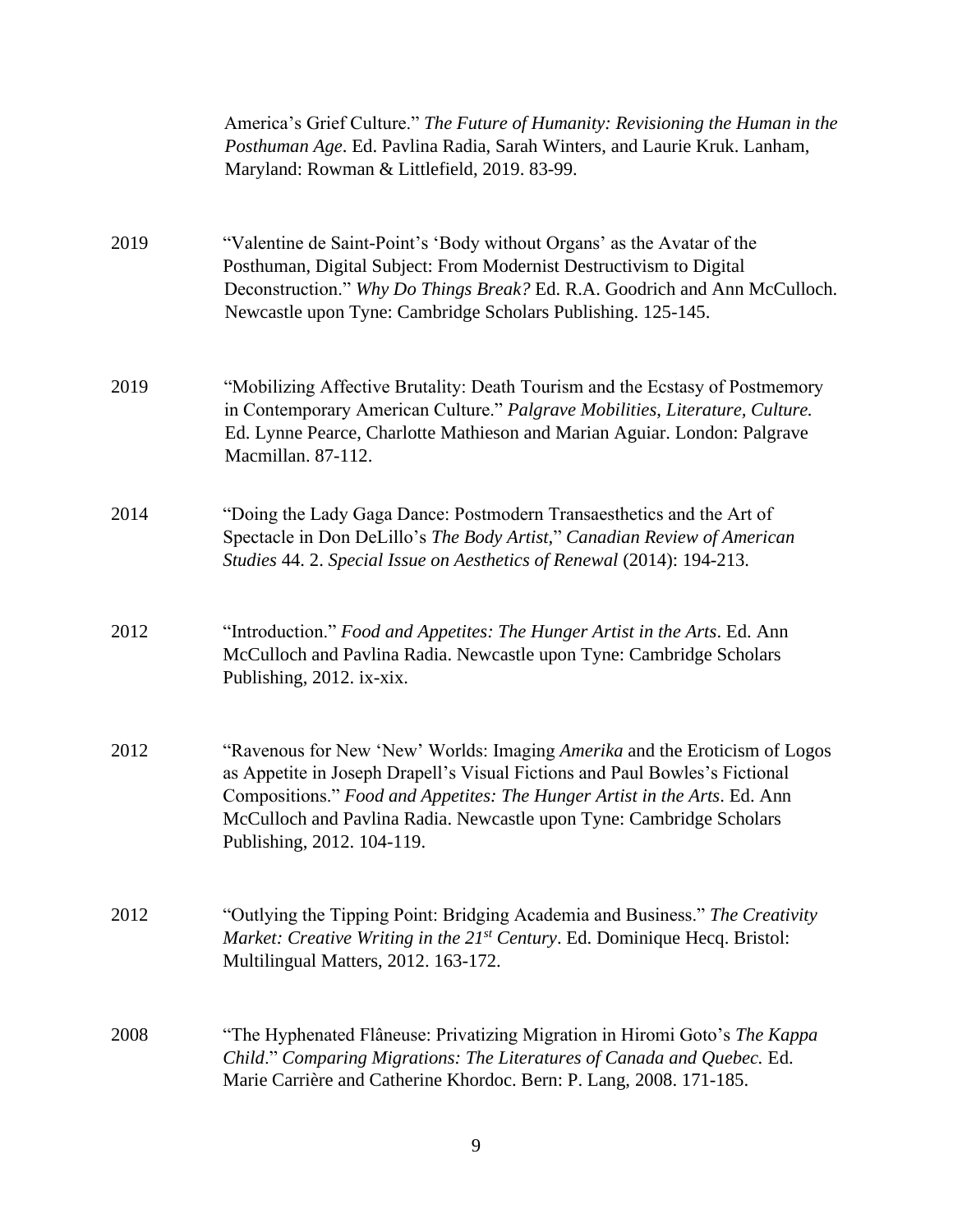# **ARTICLES IN PEER-REVIEWED, INTERNATIONAL JOURNALS**

| 2017 | "Djuna Barnes and <i>The Antiphon</i> : From State Politics to Theatre of Ideas."<br>Journal of Modern Literature 40.4 (2017): 150-165.                                                                                                                                                          |
|------|--------------------------------------------------------------------------------------------------------------------------------------------------------------------------------------------------------------------------------------------------------------------------------------------------|
| 2017 | "Experiential Learning in the Humanities: From Theory to Practice in an<br>AfterSchool Shakespeare Program and an Online Journal." With Kristin Lucas.<br>Pedagogy: Critical Approaches to Teaching Literature, Language, Composition,<br>and Culture 17.1 (2017): 129-138. [equal contribution] |
| 2016 | "Co-Opted Cinderellas and the Transnational Fairy Tales of Globalization:<br>Politicizing the Traffic in Bodily Harm in Deepa Mehta's Heaven on Earth,"<br>Women's Studies: An Interdisciplinary Journal 45. 8 (2016): 758-774.                                                                  |
| 2012 | "Re-Orienting the Afghan Woman in Denmark: Negotiating Gender and<br>Xenophobia in Amulya Malladi's The Sound of Language," Journal of<br>Postcolonial Writing 49.3 (Spring 2012): 253-264.                                                                                                      |
| 2011 | "Introduction." The Hunger Artist: Food and the Arts. Ed. Pavlina Radia. Double<br>Dialogues 15 (Winter 2011). E-Journal.                                                                                                                                                                        |
| 2011 | "Formulated Flesh: The Inhuman Appetite of Modernist Poetics." The Hunger<br>Artist: Food and the Arts. Ed. Pavlina Radia. Double Dialogues 15 (Winter<br>2011). E-Journal.                                                                                                                      |
| 2010 | "The Tawdry Frontiers and Nomadographies of Jane Bowles's Two Serious<br>Ladies," Women's Studies: An Interdisciplinary Journal 39.7 (October-November<br>2010): 747-764.                                                                                                                        |
| 2010 | "Renegade Whos Aesthetics: The Recipe for an Uncooked Story." Double<br>Dialogues 12 (Winter 2010). E-Journal.                                                                                                                                                                                   |
| 2010 | "Tech-Era L2 Writing: Towards a New Kind of Process." With Paul Stapleton.<br>ELT Journal 64. 2 (2010): 175-83. [equal contribution]                                                                                                                                                             |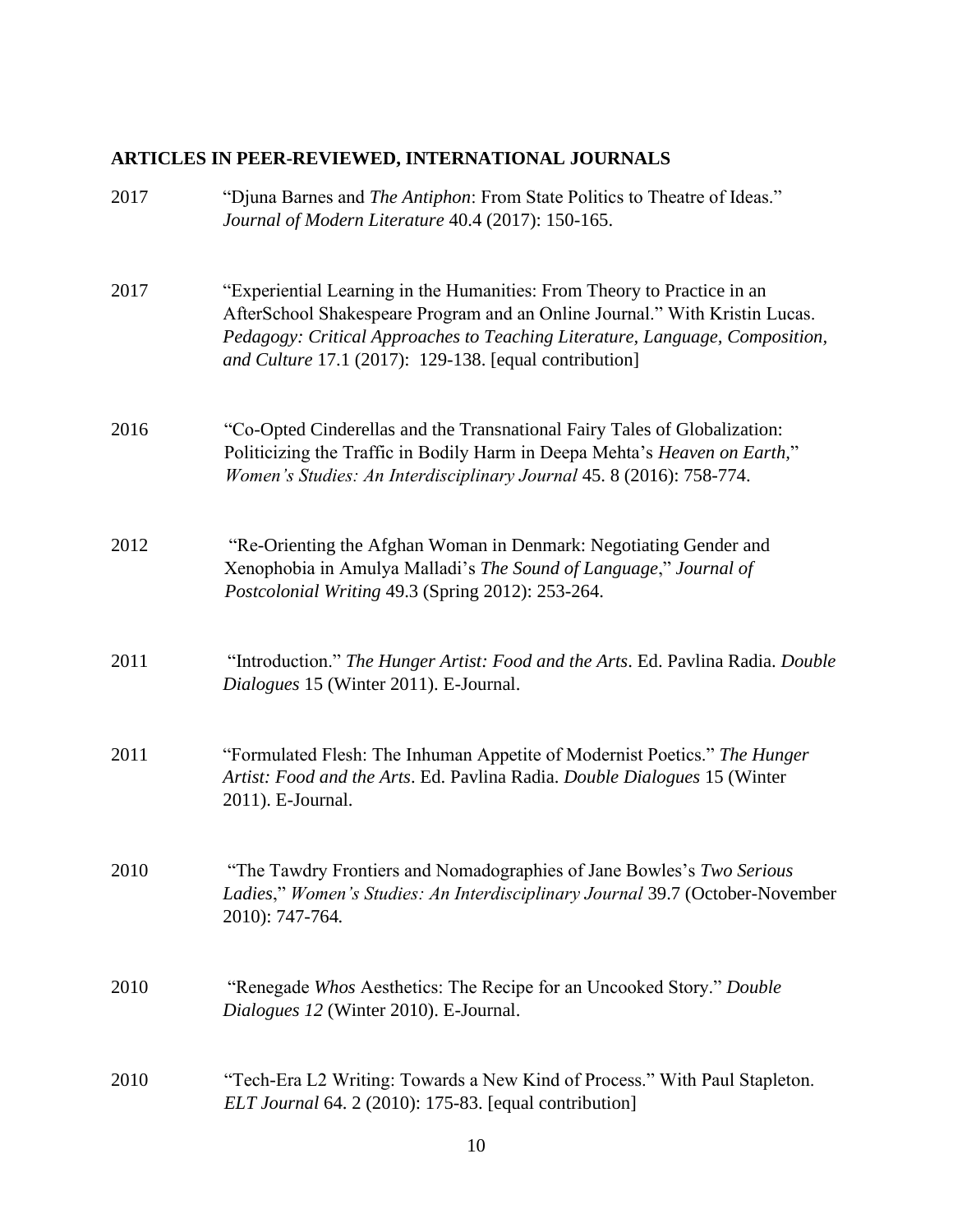| 2009                     | "The Missing Part of the Immigrant Story: The Phantom Haunting of Cultural<br>Mourning in Hiromi Goto's Chorus of Mushrooms," Essays on Canadian Writing<br>84 (2009): 182-199.                                           |
|--------------------------|---------------------------------------------------------------------------------------------------------------------------------------------------------------------------------------------------------------------------|
| 2009                     | "The Golem in the Room: Permutations of Otherness and Transnational Memory<br>in Dionne Brand's What We All Long For and Salman Rushdie's Fury," Double<br>Dialogues 10 (Summer 2009). E-Journal.                         |
| 2009                     | "Unconventional Sources as a New Convention: The Shifting Paradigm of<br>Undergraduate Writing." With Paul Stapleton. The Internet and Higher Education<br>12. 3-4 (2009): 156-164. [equal contribution]                  |
| 2008                     | "Unconventional Internet Genres and their Impact on Second Language<br>Undergraduate Students' Writing Process." With Paul Stapleton. The Internet and<br><i>Higher Education</i> 11.1 (2008): 9-17. [equal contribution] |
| 2007                     | "A Preliminary Assessment of Google Scholar as a Source of EAP Students'<br>Research Materials." With Rena Helms-Park and Paul Stapleton. The Internet and<br>Higher Education 10.1 (2007): 65-76. [equal contribution]   |
| 2006                     | "The Web as a Source of Unconventional Research Materials in Second<br>Language Academic Writing." With Paul Stapleton and Rena Helms-Park. The<br>Internet and Higher Education 9.1 (2006): 63-75. [equal contribution]  |
| <b>MAGAZINE ARTICLES</b> |                                                                                                                                                                                                                           |
| 2009                     | "The Soberman Women: Many Paths to Leadership," <i>Women's Post</i> (October 13,<br>2009).                                                                                                                                |
| 2009                     | "Giving Time Its Proper Value," <i>Women's Post</i> (June 8, 2009).                                                                                                                                                       |
| 2009                     | "Determined and Daring: Professional Women's Secret to Success," Maven<br><b>Business Network Online (2009).</b>                                                                                                          |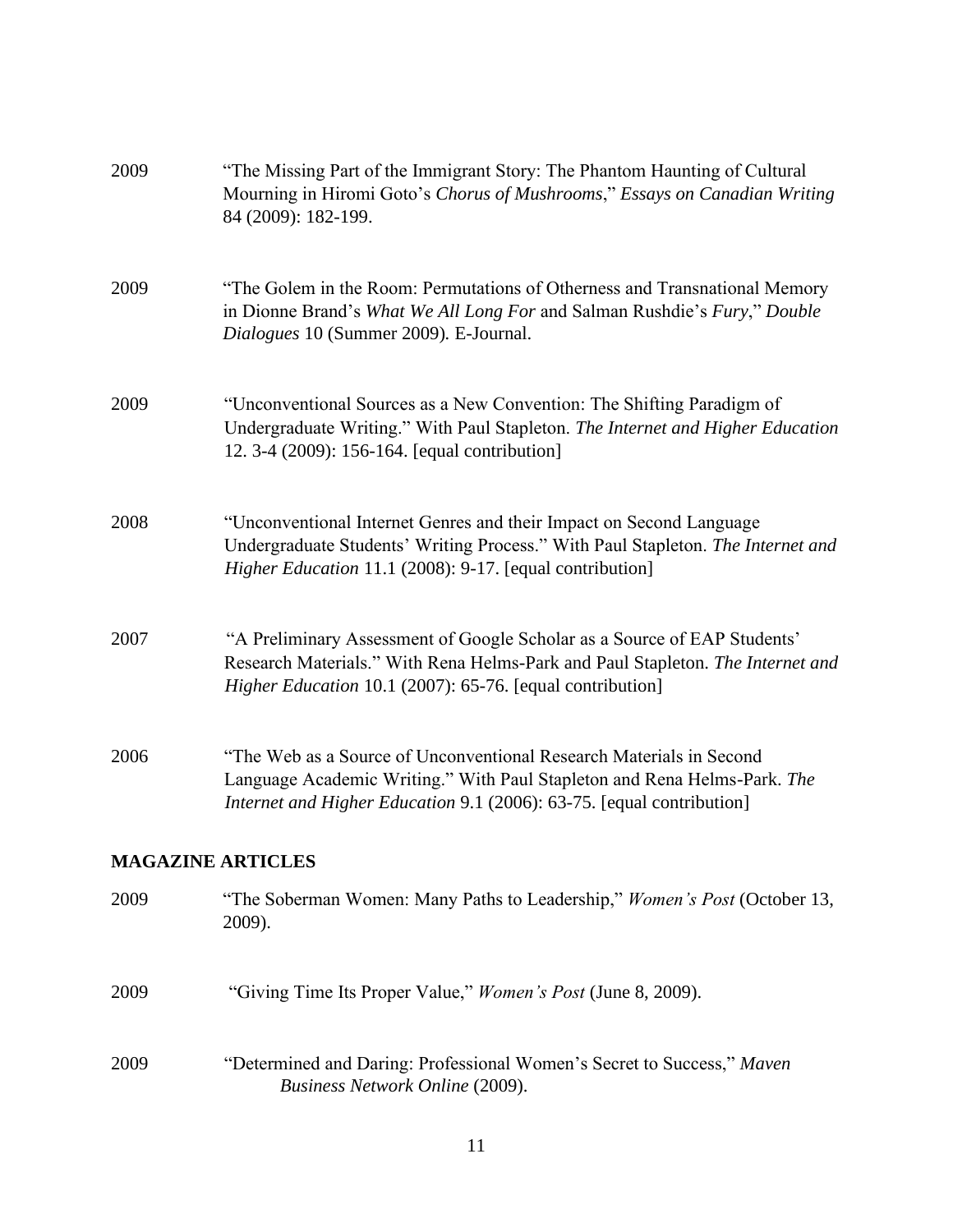### **BOOK AND SPECIAL ISSUES INTRODUCTIONS**

| 2019 | "Introduction." The Future of Humanity: Revisioning the Human in the<br><i>Posthuman Age.</i> Co-edited with Laurie Kruk and Sarah Winters. Wrote<br>"Introduction" and one Chapter. Rowman & Littlefield, 2019. 1-10; 181-185. |
|------|---------------------------------------------------------------------------------------------------------------------------------------------------------------------------------------------------------------------------------|
| 2012 | "Introduction." Food and Appetites: The Hunger Artist in the Arts. Ed. Ann<br>McCulloch and Pavlina Radia. Newcastle upon Tyne: Cambridge Scholars<br>Publishing, 2012. ix-xix.                                                 |
| 2011 | "Introduction." The Hunger Artist: Food and the Arts. Ed. Pavlina Radia. Double<br>Dialogues 15 (Winter 2011). E-Journal.                                                                                                       |

# **DICTIONARY AND REFERENCE ARTICLES**

| 2008 | Djuna Barnes. 501 Great Writers. London: Quintessence, 2008. 323.  |
|------|--------------------------------------------------------------------|
| 2008 | Jean Rhys. 501 Great Writers. London: Quintessence, 2008. 316.     |
| 2008 | Karel Čapek. 501 Great Writers. London: Quintessence, 2008. 310.   |
| 2008 | Milan Kundera. 501 Great Writers. London: Quintessence, 2008. 502. |
| 2008 | Ivan Klíma. 501 Great Writers. London: Quintessence, 2008. 523.    |
| 2008 | Jaroslav Hašek. 501 Great Writers. London: Quintessence, 2008. 287 |

#### **BOOK REVIEWS**

2010 Review of Josephine Park's *Apparitions of Asia: Modernist Form and Asian American Poets*. *College Literature* 37.2 (2010): 213-16.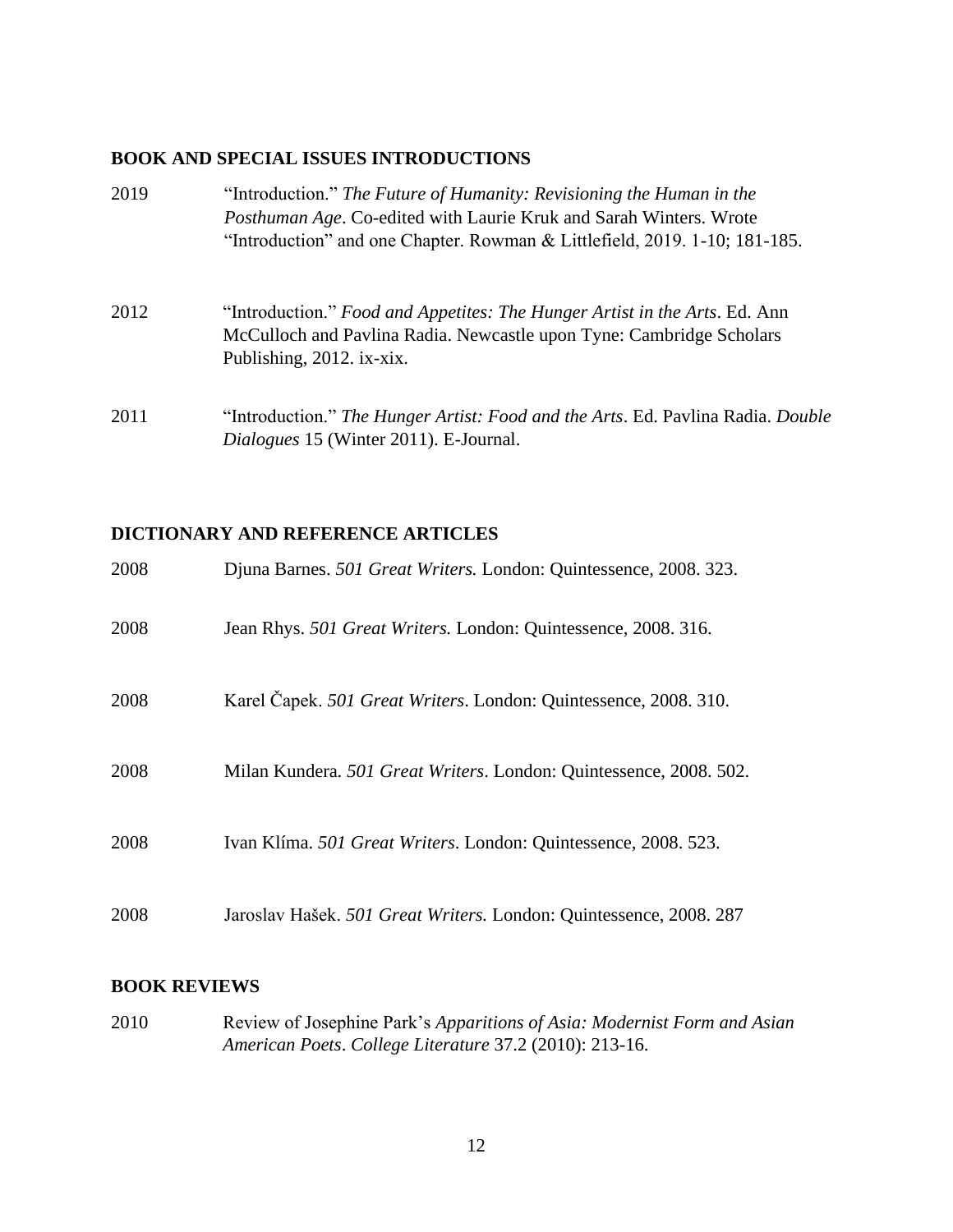| 2008 | Review of <i>McGraw-Hill Ryerson Handbook</i> by Elaine Maimon et al. (electronic<br>review for Marina Seguin, Editorial Assistant, McGraw-Hill Ryerson) (May<br>2008) |
|------|------------------------------------------------------------------------------------------------------------------------------------------------------------------------|
| 2007 | Review of <i>The Act of Writing</i> by Ronald Conrad (electronic review for Marina<br>Seguin, Editorial Assistant, McGraw-Hill Ryerson) (May 2007)                     |

### **CONFERENCE PAPERS**

# Literary Studies

| 2022 | "The Metachoric Structures of Valentine de Saint-Point's Alternative Futurism."<br>2020 Société D'Études Modernistes (SEM) Conference, Université Caen<br>Normandie, France, rescheduled from 2020/2021 to June 14-17, 2022.                                             |
|------|--------------------------------------------------------------------------------------------------------------------------------------------------------------------------------------------------------------------------------------------------------------------------|
| 2019 | "Mobilizing Postmemory: Bearing Witness and Contemporary American<br>Culture." ACLA 2019 (Injustice, Violence, and Witnessing Seminar),<br>Georgetown University, Washington D.C., 7-10 March, 2019.                                                                     |
| 2018 | "From Eggbeaters and Alcohol to Gryphons, Dolls, and Puppets: The Affective<br>Mobilities of Djuna Barnes's Objects." Modernist Objects. 3rd International<br>Conference of SEM (Société des études modernists), Sorbonne University, Paris,<br>13-16 June, 2018.        |
| 2017 | "Valentine De Saint-Point's Futurist Metabody as the Avatar of the Digital,<br>Posthuman Subject: From the (In)Humanist Agenda to (Dis)Embodied<br>Posthumanism." American Comparative Literature Association (University of<br>Utrecht, Netherlands), July 6-9, 2017.   |
| 2017 | "Mobilizing Affective Brutality: Death Tourism and the Ecstasy of Postmemory<br>in Contemporary American Culture." Inaugural Palgrave Series Mobilities,<br>Literature, Culture Conference, Centre for Mobilities Research (Lancaster<br>University), April 21-22, 2017. |
| 2016 | "From Gas Chambers to 9/11: The Ecstasy of Postmemory and Contemporary<br>American Culture." The Future of Humanity, CICAS International Conference<br>2016 (Nipissing University), July 22-24.                                                                          |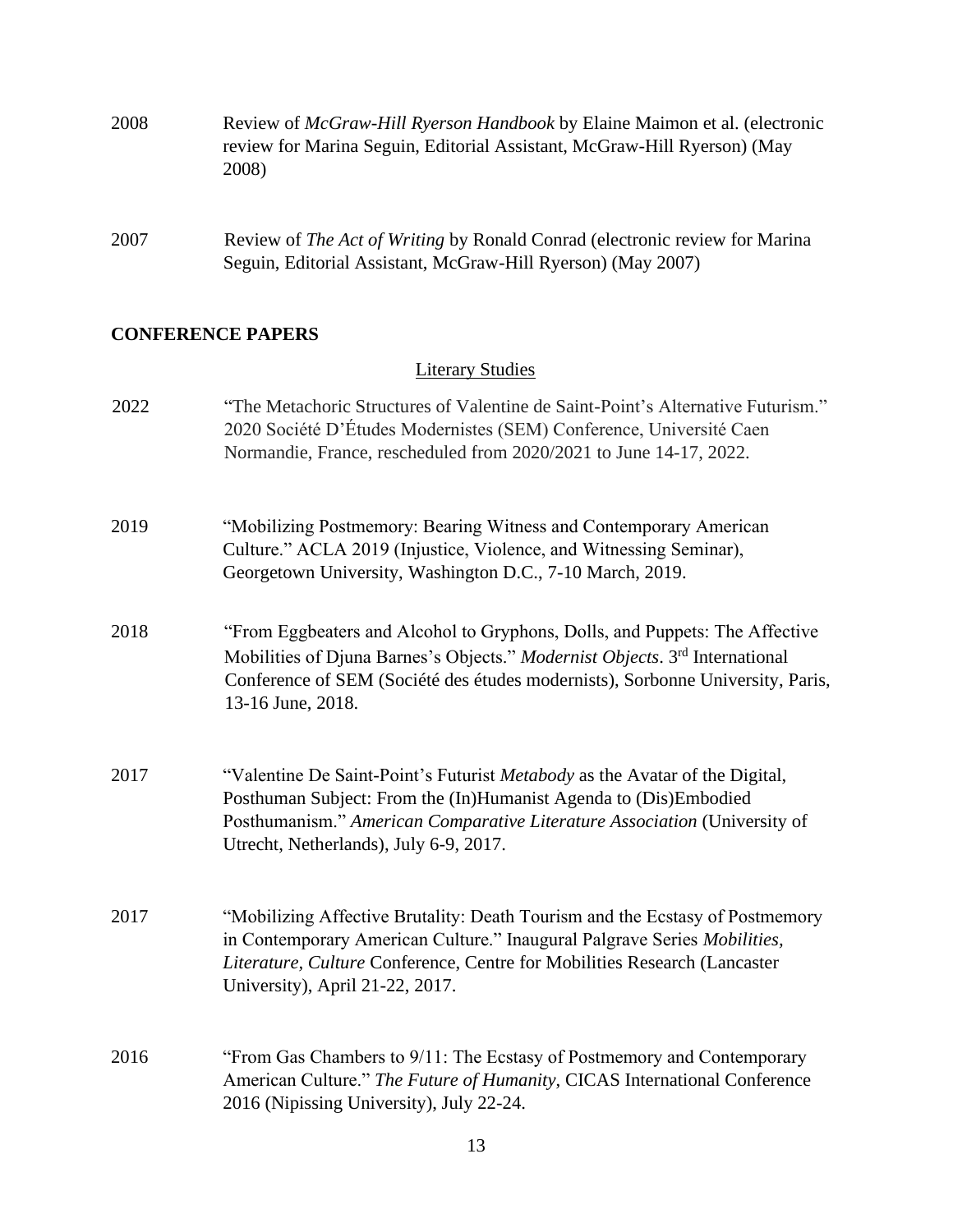| 2014 | "The Inhuman Subject and the Confluence Effect: Valentine de Saint-Point's<br>Futurism and the Body without Organs," presented at the <i>Modernist Studies</i><br>Association Conference 2014, November 6-9, 2014. (Organized and chaired the<br>panel, "Modernism and the (In)Humanist Subject").   |
|------|------------------------------------------------------------------------------------------------------------------------------------------------------------------------------------------------------------------------------------------------------------------------------------------------------|
| 2014 | "Valentine de Saint-Point's 'Body without Organs' as the Avatar of the<br>Posthuman, Digital Subject: From Modernist Destructivism to Digital<br>Deconstruction." 2014 Double Dialogues Conference, Cardiff University<br>(organized by Drs. Chris Norris and Ann McCulloch), September 19-21, 2014. |
| 2014 | "Re-Routing the Global Litany of Bodily Goodness: The Good Body, or Eve<br>Ensler's Last Supper?" Theatre, Performance, and Philosophy (TPP 2014),<br>Université de Sorbonne, Paris, July 26-28, 2014.                                                                                               |
| 2014 | "Formulated Communities and the Inhuman Poetics of T.S. Eliot and Djuna<br>Barnes." Modernist Communities: The Inaugural International Conference of the<br>Société d'Etudes Modernistes, Université de Sorbonne Nouvelle, Paris, April<br>2426, 2014.                                               |
| 2013 | "Re-Routing the Global Litany of Bodily Goodness: The Good Body, or Eve<br>Ensler's Last Supper," International Federation for Theatre Research<br>(IFTR/FIRT) 2013, Barcelona, July 22-26, 2013.                                                                                                    |
| 2013 | "Postmodern Transaesthetics and the Art of Spectacle in Don DeLillo's The Body<br>Artist," NEMLA 2013, Boston, March 21-24, 2013.                                                                                                                                                                    |
| 2012 | "Romancing Wilderness, Commonwealth Dreams, and the Inception of American<br>Identity: Captain John Smith as a Rebellious Multicultural Mapmaker," NEMLA<br>2011, Rochester, NY, March 15-18, 2012.                                                                                                  |
| 2011 | "Doing the Lady Gaga Dance: American Transaesthetics and the Spectacle of<br>Loss in Don DeLillo's The Body Artist," presented at the 2011 Conference for the<br>Canadian Association of American Studies (CRAS), Carleton University,<br>November 6, 2011.                                          |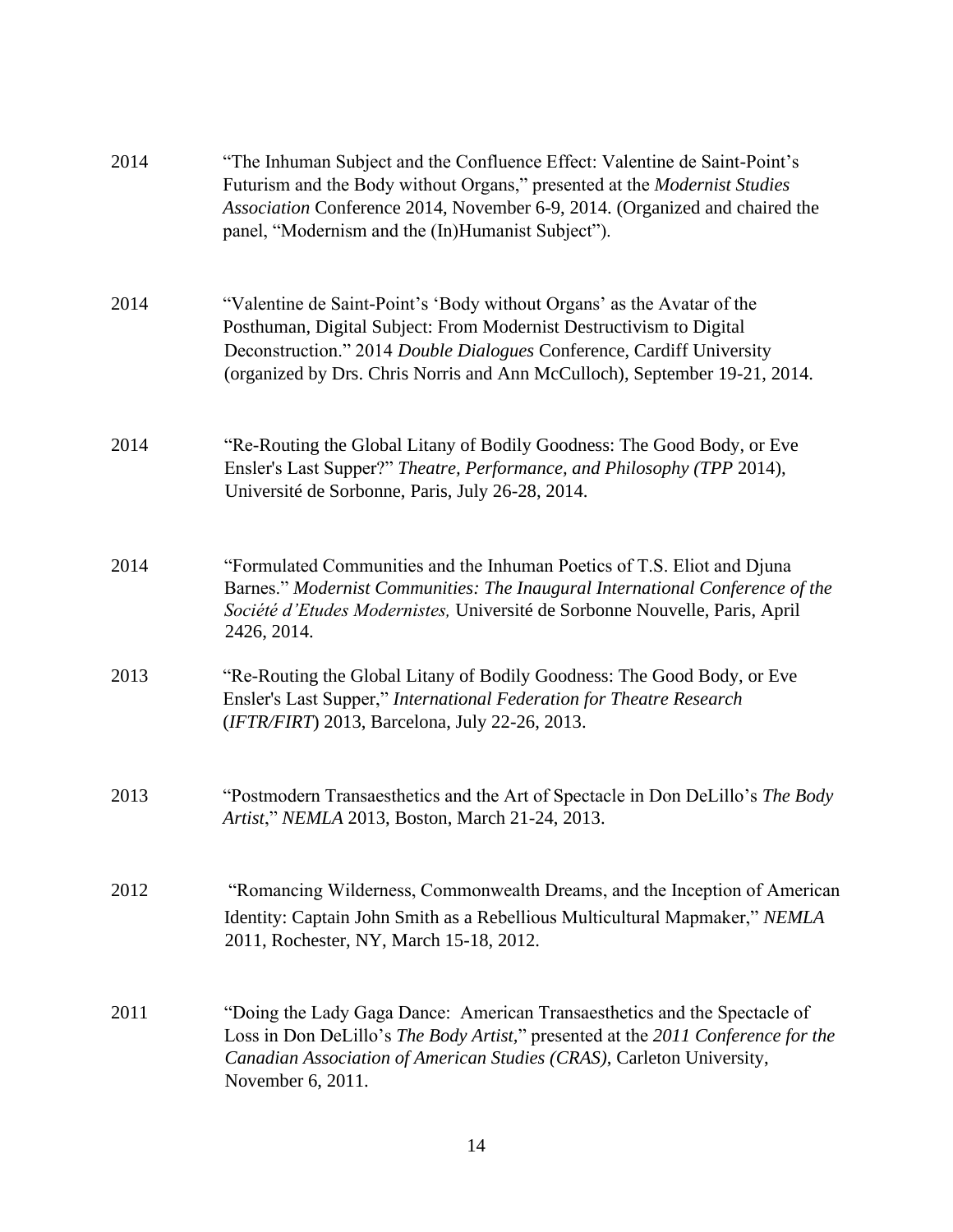| 2010 | "Co-Opted Cinderellas and the Transnational Fairy Tales of Globalization:<br>Politicizing the Traffic in Bodily Harm in Deepa Mehta's Heaven on Earth,"<br>International Journal of Arts and Sciences Conference, Las Vegas, March 15-21,<br>2010.                                                      |
|------|---------------------------------------------------------------------------------------------------------------------------------------------------------------------------------------------------------------------------------------------------------------------------------------------------------|
| 2009 | "Renegade Who's: Aesthetics of Hiding and the Recipe for an Uncooked Story, or<br>Djuna Barnes Reconsidered," keynote speaker, Double Dialogues Conference,<br>University of Melbourne, Dec. 11-12, 2009.                                                                                               |
| 2009 | "(Un)Mapping Nova Scotia: The Mental Cyclist in Darryl Whetter's The Push<br>and the Pull," Association for the Study of Literature and Environment<br>Conference, Island Time: The Fate of Place in a Wired, Warming World, ASLE<br>2009, University of Victoria, June 3-6, 2009.                      |
| 2009 | "Re-Orienting the Afghan Woman in Denmark: Negotiating Gender and<br>Xenophobia in Amulya Malladi's The Sound of Language," CWSA, Congress of<br>the Humanities and Social Sciences, Carleton University, May 24-26, 2009.                                                                              |
| 2008 | "Prague's Purloined Spring and the Kundera-Roth Rhizomic (Dis)Junction,"<br>Light in Shadows Conference on Czechoslovakia 1968, Munk Centre, University<br>of Toronto, October 3-4, 2008.                                                                                                               |
| 2008 | "The Golem in the Room: Permutations of Otherness and Transnational Memory<br>in Dionne Brand's What We All Long For and Salman Rushdie's Fury," Global<br>Conference, Interdisciplinary Approaches to Otherness and Alterity in Literature,<br>Film, and Culture, Aarhus University, August 8-9, 2008. |
| 2007 | "(Trans)National Identities, Gender, and the New Europe in Milan Kundera's<br>Ignorance," CAS, Congress of the Humanities and Social Sciences (University of<br>Saskatchewan), May 27-30, 2007.                                                                                                         |
| 2006 | "Confined Bodies, Confined Spaces: Gendering Nomadism in Jane Bowles's<br>Work," NEMLA 2006 (Philadelphia), March 1-4, 2006.                                                                                                                                                                            |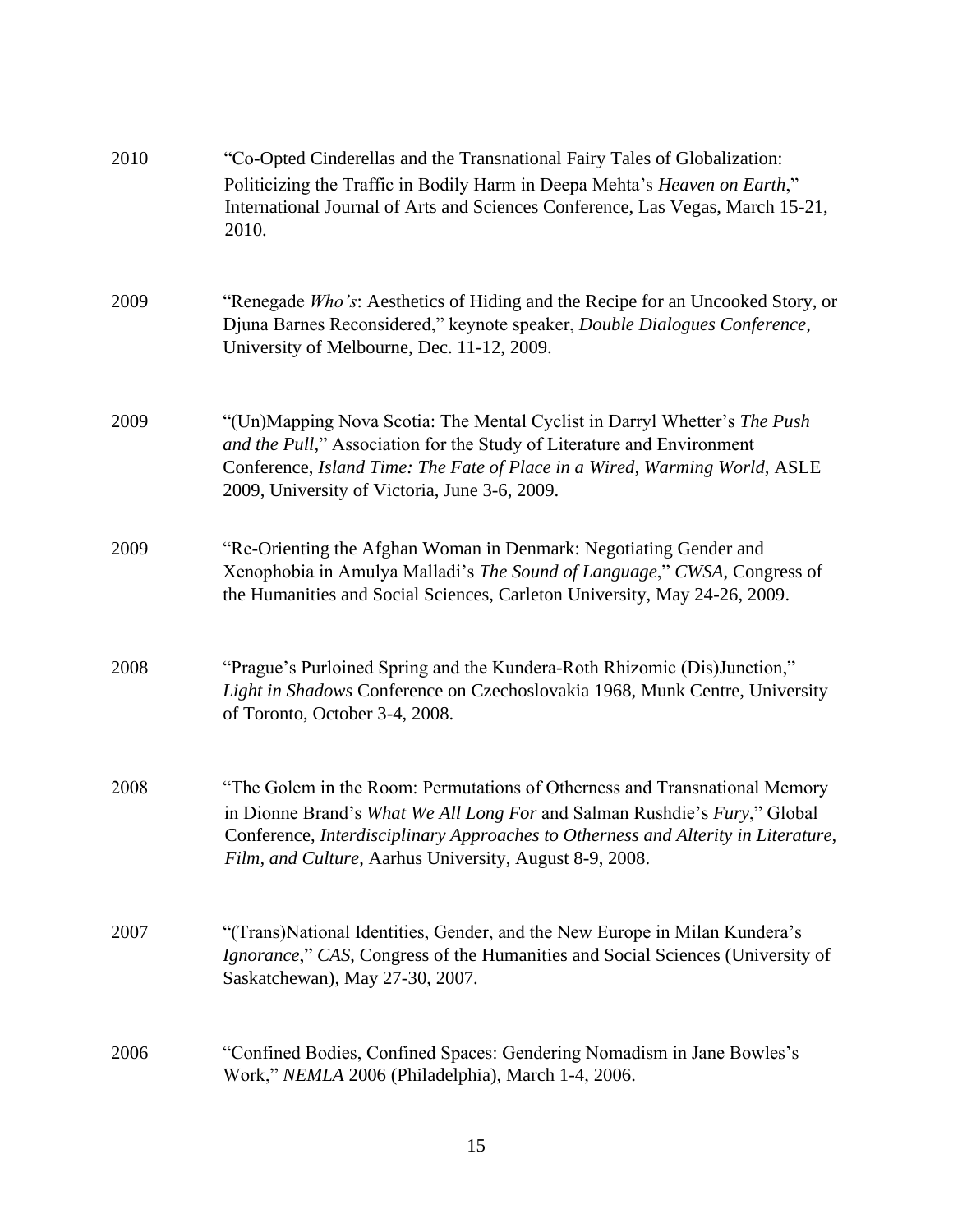| 2005 | "Exit into Exile: (Dis)Locating Nomadic Displacements," Dis/Location: Writing<br>Exile/Nomadism/Migrancy Colloquium (Concordia University), May 5-7, 2005.                                                                                                  |
|------|-------------------------------------------------------------------------------------------------------------------------------------------------------------------------------------------------------------------------------------------------------------|
| 2002 | "The Missing Part of the Immigrant Story: The Refrain of Mourning in Hiromi<br>Goto's Chorus of Mushrooms," CCLA, Congress of the Social Sciences and<br>Humanities (University of Toronto), May 28, 2002.                                                  |
| 2000 | "The Scarecrow in Babel: Exile and Writing 'Cure' in Eva Hoffman's Lost in<br>Translation," SUNY (Cortland, New York) October 29-31, 2000.                                                                                                                  |
|      | $\sim$ Composition and Digital Humanities                                                                                                                                                                                                                   |
| 2012 | "Transforming the Humanities through Experiential Learning: From Theory to<br>Practice." Teaching the Humanities: Reel Life, Education Unscripted. With<br>Kristin Lucas. Huntington University, May 3, 2012.                                               |
| 2012 | "Experiential Learning as Creative Laboratory." Centre for Teaching and<br>Learning Talk Series. Nipissing University, March 9, 2012.                                                                                                                       |
| 2008 | "Using Multimedia in the Composition Classroom for Undergraduate ESL<br>Writers," TESL, Moncton, New Brunswick, May 30, 2008.                                                                                                                               |
| 2008 | "Academic Writing Media-Savvy: Multimedia in the Composition Classroom and<br>Undergraduate Second-Language Writers," STLHE, London, Ontario, June 30,<br>2008.                                                                                             |
| 2007 | "New Trends in Online Searching: Second-Language Writers' Web-Sourcing<br>Strategies," with Rena Helms-Park, Claudette D'Souza, and Ellen Moore.<br>CSSHE, Congress of the Humanities and Social Sciences (University of<br>Saskatchewan), May 27-30, 2007. |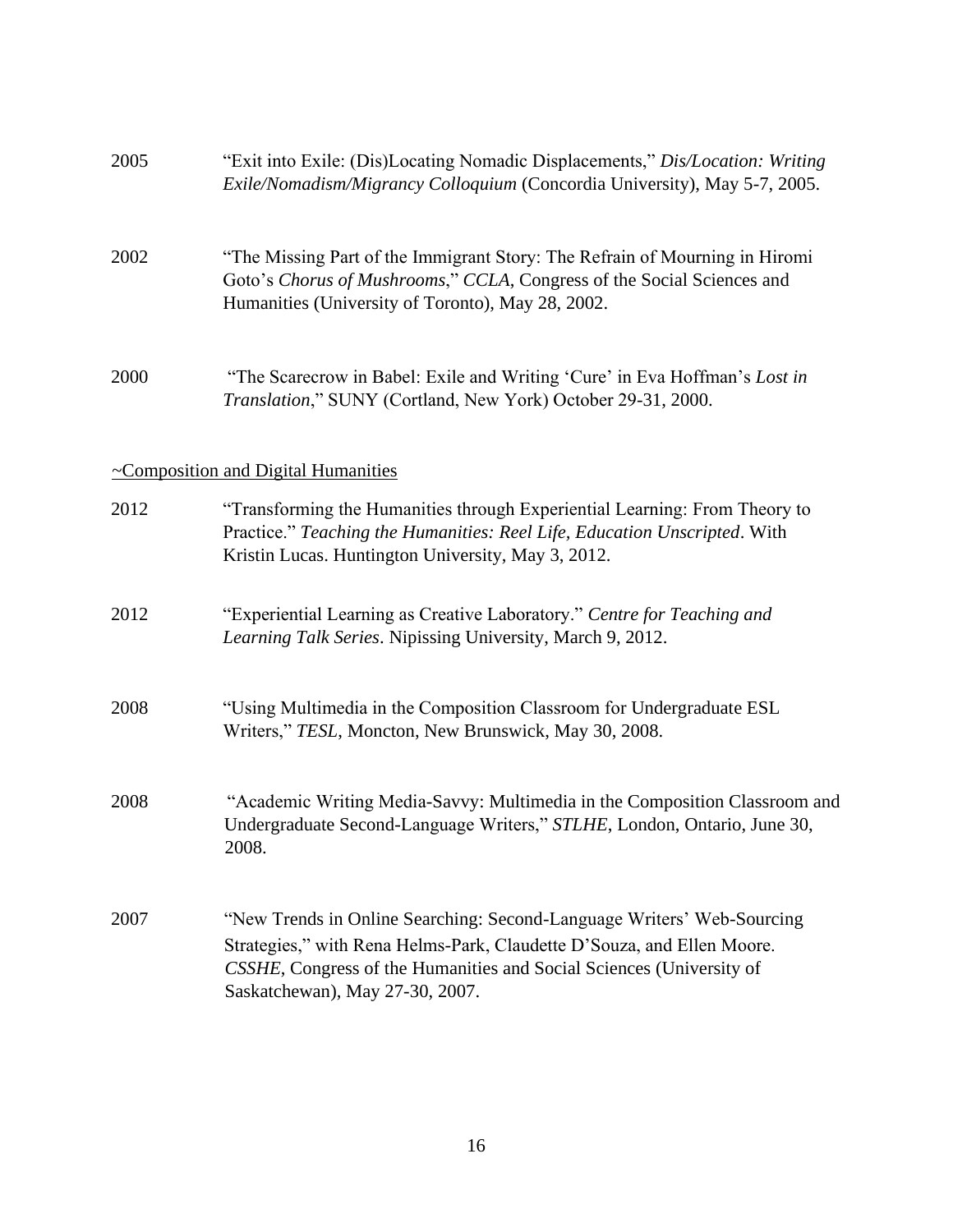| 2006 | "A Preliminary Assessment of Google Scholar as a Source of EAP Students'<br>Citations," with Rena Helms-Park, STLHE (University of Toronto), June 17,<br>2006.                                                                                                                                                                                                                    |
|------|-----------------------------------------------------------------------------------------------------------------------------------------------------------------------------------------------------------------------------------------------------------------------------------------------------------------------------------------------------------------------------------|
| 2005 | "Lost in Cyberspace? EAP Undergraduate Students' Web-Sourcing Versus<br>Instructors' Expectations," with Rena Helms-Park, CSSE, Congress of the<br>Humanities and Social Sciences (University of Western Ontario), May 27-31,<br>2005.                                                                                                                                            |
| 2005 | "When Inexperienced Writers Appropriate the Discourse of Others: Using<br>Turnitin as a Pedagogical Tool, Not a Secret Tribunal," CSSR, Congress of the<br>Humanities and Social Sciences (University of Western Ontario), May 27-31,<br>2005.                                                                                                                                    |
|      | KEYNOTES, INVITED PRESENTATIONS, AND PUBLIC LECTURES                                                                                                                                                                                                                                                                                                                              |
| 2019 | Combining Two Cultures: "Branching Out," an interdisciplinary conference<br>organized by the Bachelor of Arts and Science students at the University of<br>Guelph (January 26-27, 2019). Invited to participate in an expert panel on<br>interdisciplinary education and its future applications.                                                                                 |
| 2017 | "Unsettling Settler Universes and Posthuman Multiverses: Relational Ecologies of<br>Arts and Science Collaborations." Invitation to participate in the Nipissing<br>University Symposium on Settler Colonialism and Environmental Studies.<br>Organizer: Dr. Kirsten Greer, Canada Research Chair in Environmental History<br>Studies, Nipissing University, October 10-14, 2017. |
| 2017 | "Interdisciplinary and Multidisciplinary Research as Multiversal Ecologies."<br>Invited to Introduce and Facilitate the Multidisciplinary Research Workshop by<br>the Social Sciences and Humanities Research Council (SSHRC). SSHRC Leaders<br>Annual Meeting, Ryerson University, May 30, 2017.                                                                                 |

2017 "Interdisciplinarity as Multiversality: The Challenges of Interdisciplinary Research and the Benefits of Cross-Disciplinary Collaboration." Invited to give a talk for Algoma Speaker Series, organized by Dr. Alice Ridout (Algoma University; Chair of English). April 7, 2017.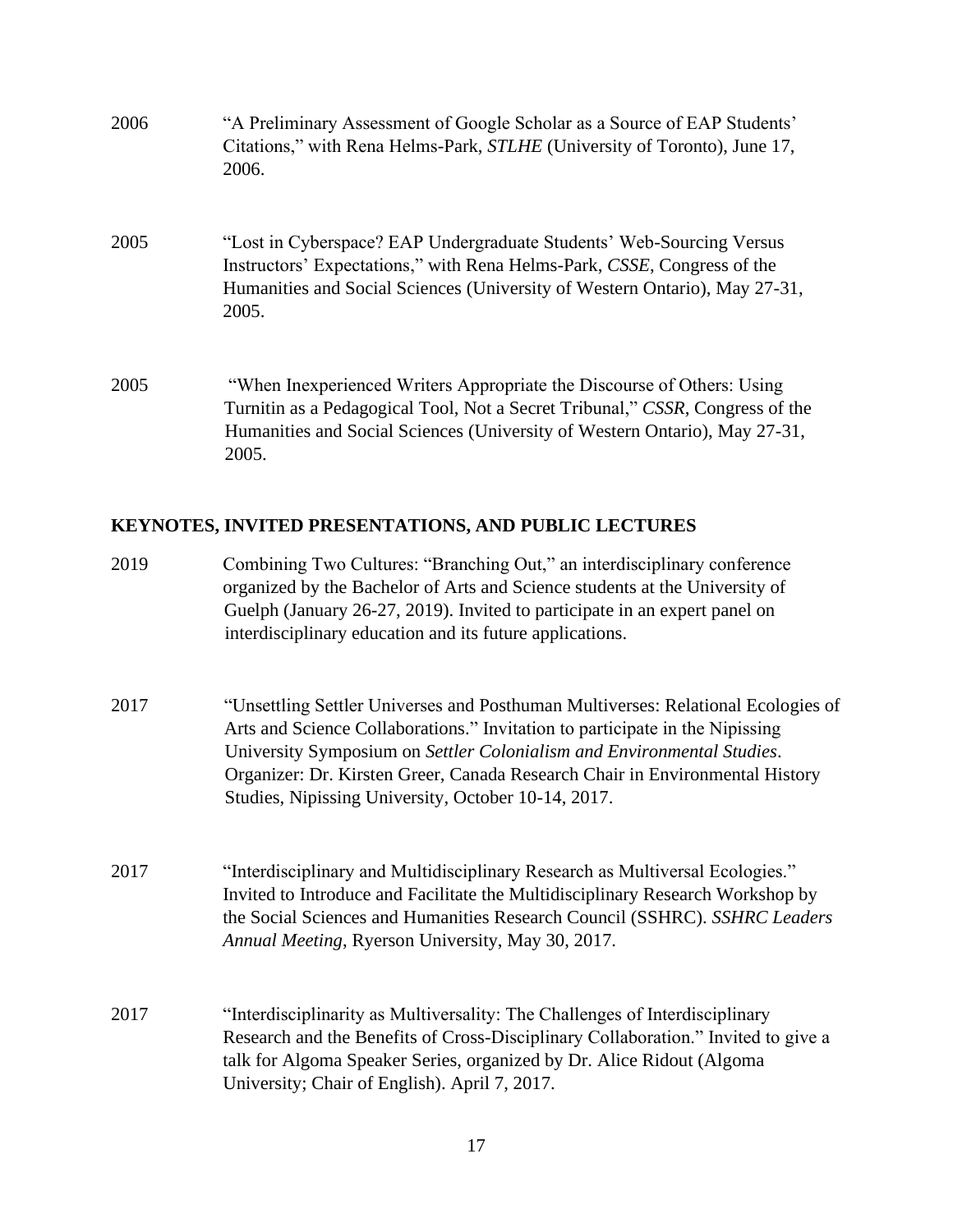| 2012 | "From Badiou to Lady Gaga: The Inhuman Aesthetics of (Post)Modernity."<br>Invited by Dr. Elizabeth Presa, Head of the Centre for Ideas, University of<br>Melbourne, Australia, May 29, 2012.                                                                                                                                                                                                              |
|------|-----------------------------------------------------------------------------------------------------------------------------------------------------------------------------------------------------------------------------------------------------------------------------------------------------------------------------------------------------------------------------------------------------------|
| 2012 | "Formulated Flesh: The Inhuman Appetite of American Modernist Poetics."<br>Invited by Dr. Ann Vickery, School of Communication and Creative Arts, Deakin<br>University, Australia, May 30, 2012.                                                                                                                                                                                                          |
| 2011 | "The Magic Lantern: Transcending Flesh, Enfleshing Transcendence: Theory as<br>the Laboratory of Creative Enfleshment," School of Communication and Creative<br>Arts, Deakin University, Australia, July 18, 2011.                                                                                                                                                                                        |
| 2010 | "Ravenous for New 'New' Worlds: Imaging Amerika and the Eroticism of Logos<br>as Appetite in Joseph Drapell's Visual Fictions and Paul Bowles's Fictional<br>Compositions," keynote presentation, The Hunger Artist: Food and the Arts, 2010<br>Double Dialogues Conference, co-organizer and guest editor of the 2010 Double<br>Dialogues Journal Collection, University of Toronto, August 19-21, 2010. |
| 2009 | "Renegade Whos: Aesthetics of Hiding and the Recipe for an Uncooked Story, or<br>Djuna Barnes Reconsidered," keynote speaker, Double Dialogues Conference,<br>University of Melbourne, Australia, Dec. 11-12, 2009.                                                                                                                                                                                       |

# **LITERARY WORKS**

- 2012 "Bad Artists," *Bukker Tillibul* 6 (2012). E-Journal.
- 2010 "The Girl without Soil," *In/Stead* 2 (2010). E-Journal.

#### **ARTISTIC WORKS AND EXHIBITIONS**

- 2018 "Our Northern Landscape," Gala Opening Art Exhibition, Nipissing Region Curatorial Collective (NRCC), painting, "Antiphon" (mixed media).
- 2017 "It's Raining Soot: An Unsettled Odyssey." With Paul Monaghan. Performance Installation/Video Art. *Why Do Things Break?* Double Dialogues Conference, National Opera Centre, New York City, April 20-22, 2017.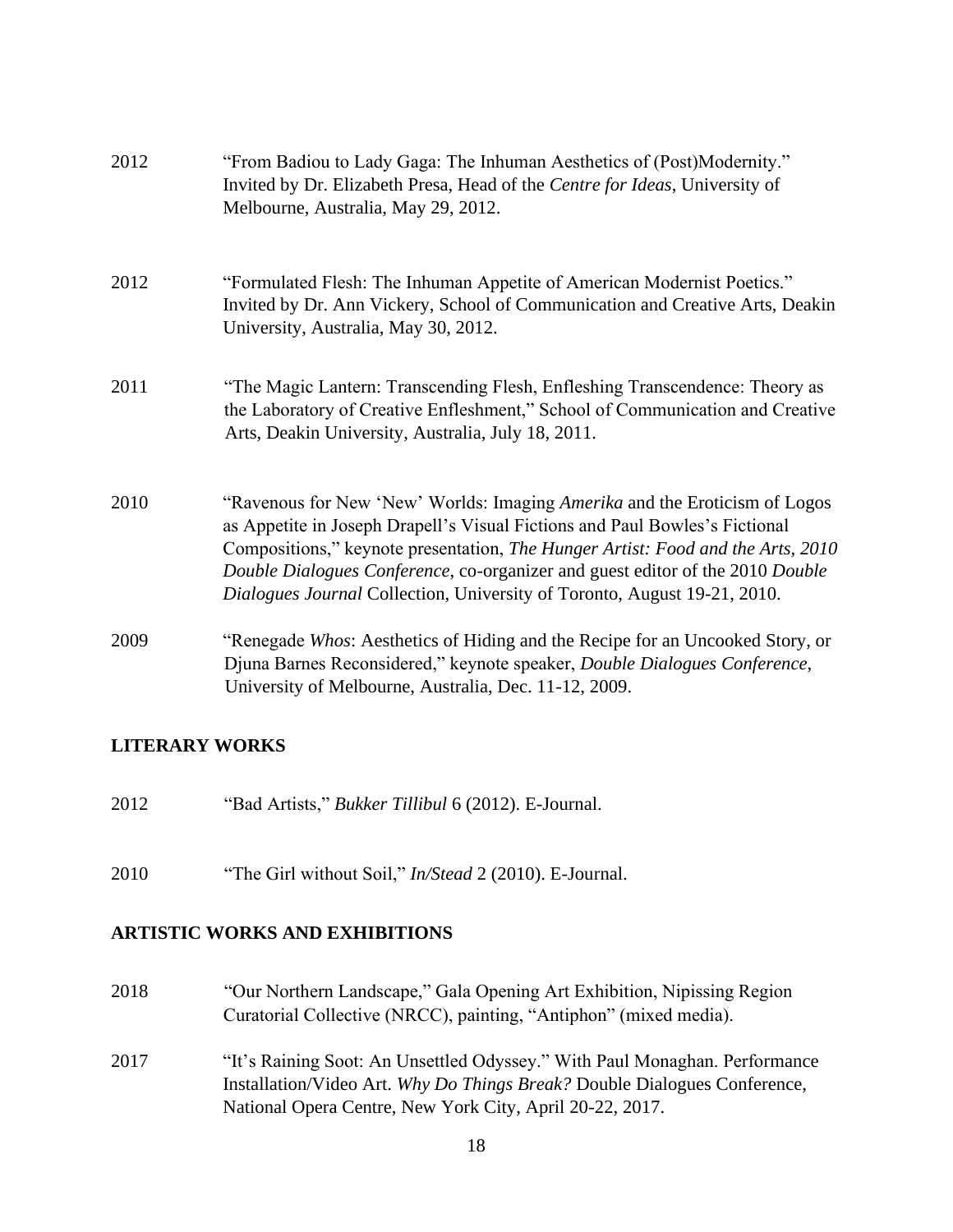#### **AUDIO-VISUAL PRODUCTIONS AND FILMS AND VIDEOS**

2003 Segment on Josef Škvorecký (Czech dissident writer). Interviewed, edited, and produced. OMNI II Ethnic TV Magazine—*Nový Zabĕr*

#### **TV, RADIO, AND DOCUMENTARY INTERVIEWS**

2017 Phone interview with Jessica Edge, the Conference Board of Canada, for the Centre for Skills and Post-Secondary Education (SPSE) Initiative to discuss the value of experiential learning in university education. June 14, 2017. 2016 "The Future of Humanity in North Bay This Weekend." Interview with *North Bay Now*. (July 20, 2016). 2008 "Lifting the Weight of Clothing: Today's Women Struggle to Find Themselves in a World of Feminine Stereotypes." Interview with Annesha Hutchinson. *The Toronto Observer*. (April 3, 2008).

#### **WORKS IN PROGRESS**

*Mad Generation: War, Violence, and Memory in Contemporary America's Culture* (monograph; work in progress)

*Valentine de Saint-Point: The Posthumanist Futurist* (monograph; work in progress)

*My Spartakiad: A Cold War Memoir* (fiction and mixed media; work in progress)

#### **WORKSHOPS PRESENTED**

2017 Multidisciplinary Workshop, invited by the Social Sciences and Humanities Council to facilitate a workshop on multidisciplinary and interdisciplinary research; SSHRC Leaders' Annual Meeting, Ryerson University, May 30, 2017.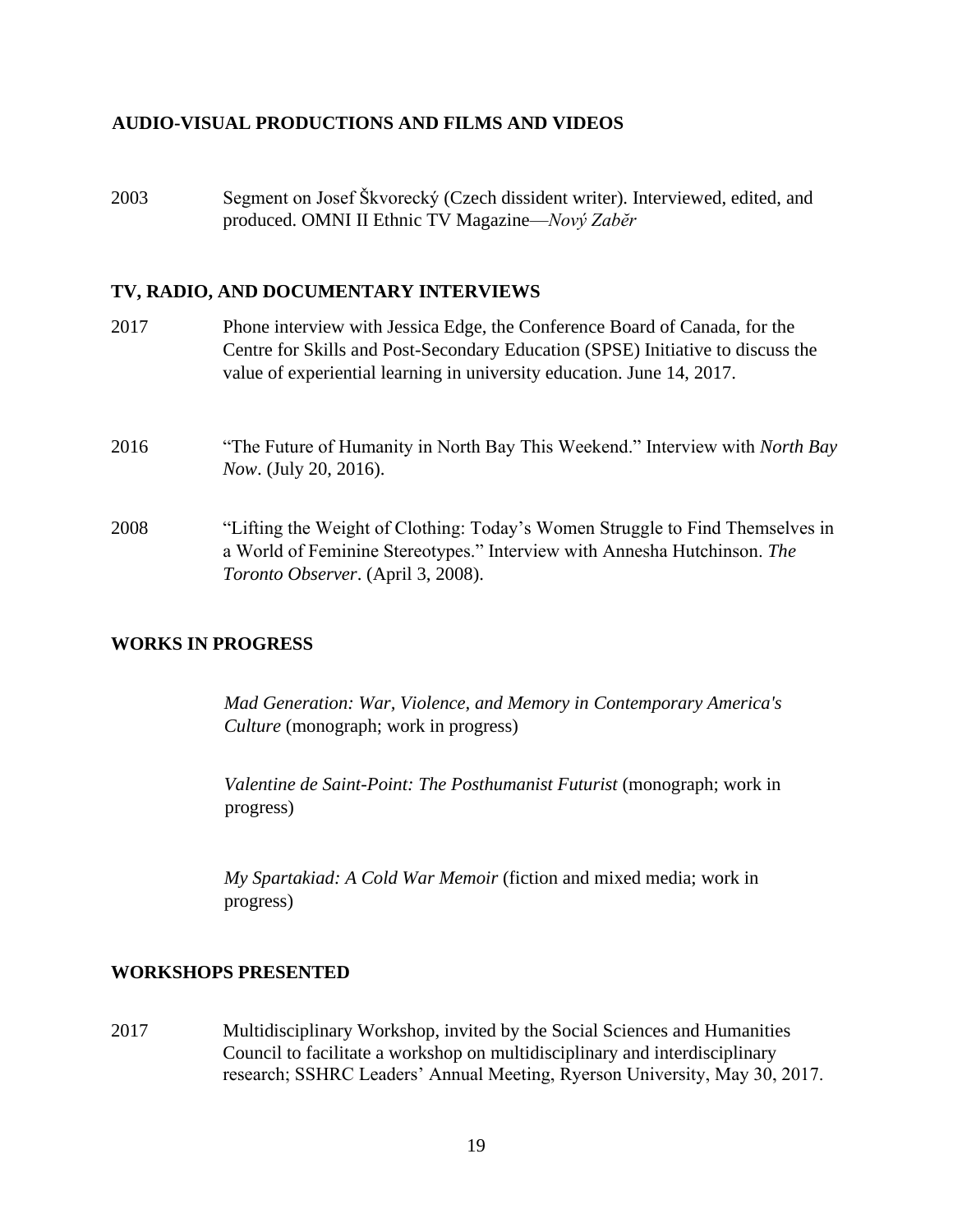- 2017 LinkedIn Session, gave a talk on professionalization and using LinkedIn; invited by Nipissing University Student Union to participate in their Professionalization Week, Nipissing University, March 15, 2017.
- 2016-2017 Co-organized CICAS Talk Series for 2016-2017 (with the help of CICAS coordinators: Drs. Laurie Kruk and Sarah Winters), Nipissing University (see [www.nipissingu.ca/cicas\)](http://www.nipissingu.ca/cicas).
- 2015-2016 Co-organized CICAS Talk Series for 2016-2017 (with the help of CICAS coordinators: Drs. Laurie Kruk and Sarah Winters), Nipissing University (see [www.nipissingu.ca/cicas\)](http://www.nipissingu.ca/cicas).
- 2014-2015 Co-organized CICAS Talk Series for 2016-2017 (with the help of CICAS coordinators: Drs. Laurie Kruk and Sarah Winters), Nipissing University (see [www.nipissingu.ca/cicas\)](http://www.nipissingu.ca/cicas).
- 2014 Organized and participated in a CICAS panel titled "Masks, Megaphones, Cyborgs and Cybernauts: Redefining Humans in the Twentieth Century and Beyond," Nipissing University, December 2, 2014 (see live.nipissingu.ca/CICAStalk.html).

#### **PANEL CHAIR, MODERATOR, AND ROUNDTABLE PARTICIPANT**

| 2014 | Organized a Modern Studies Association Panel, "Modernism and the<br>(In)Humanist Subject"; MSA Confluence and Division Conference,<br>Pittsburgh, November 6-9, 2014.         |
|------|-------------------------------------------------------------------------------------------------------------------------------------------------------------------------------|
| 2011 | Chair of the <i>Heteronormativity and Sexuality Panel; Aesthetics of Renewal</i><br>Conference; Canadian Association of American Studies (CRAS); Ottawa,<br>November 5, 2011. |
| 2009 | Chair of the Configuring Nation and Identity Panel; Canadian Women's<br>Studies Association Annual Conference, Carleton University, Ottawa, May<br>16, 2009.                  |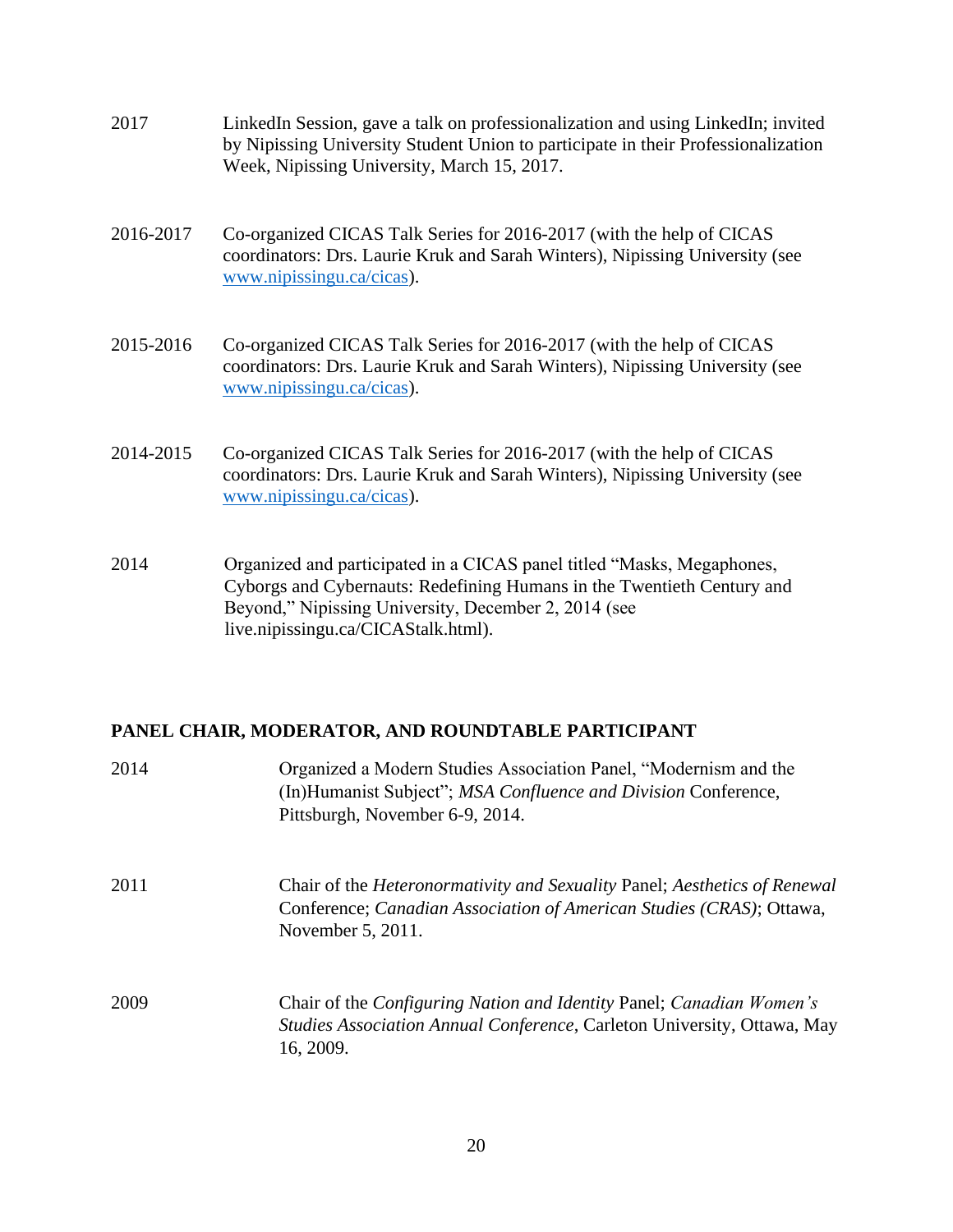# **VIII. OTHER SCHOLARLY ACTIVITIES**

### **SUPERVISION OF INDEPENDENT STUDIES PROJECTS**

| March 2011-2015 | Supervision of NuSense (www.nusense.org), an online journal and<br>magazine for undergraduate students at Nipissing University.                                                                                                                                                                                                                                                  |
|-----------------|----------------------------------------------------------------------------------------------------------------------------------------------------------------------------------------------------------------------------------------------------------------------------------------------------------------------------------------------------------------------------------|
| Spring 2008     | Supervision of 4 independent studies projects in Women's Studies<br>(WSTD01), University of Toronto Scarborough<br>Jennifer Henderson, "Queering the 'Gay Gene'"<br>Jennifer Kwok, "Alternatives to Censorship in Media Pornography"<br>Hodicia Russell, "Is Hip Hop Treatment of Women Art or Poison"<br>٠<br>Farheen Sher, "Gender, Sexuality, and Online Gaming"<br>$\bullet$ |
| Spring 2007     | Diasporic project with WSTC32H3 students, "Globalizing and<br>Globalized Women in Toronto: Students' Perspectives"<br>(student/faculty community activism), University of Toronto Scarborough                                                                                                                                                                                    |

# **EXTERNAL EXAMINER ACTIVITIES**

| Dec. 2009-Pres. | External examiner for doctoral theses in Creative Writing and Literature<br>Deakin University & University of Fiji $(7$ theses thus far) |
|-----------------|------------------------------------------------------------------------------------------------------------------------------------------|
| 2013            | Internal Examiner, MRP in History (Supervisor: Dr. Hilary Earl)                                                                          |

# **IX. OTHER EDUCATIONAL ACTIVITIES**

| April 20-22, 2017 | Co-convener, Why Do Things Break? Double Dialogues International<br>Interdisciplinary Conference, New York City (National Opera Centre)                                          |
|-------------------|----------------------------------------------------------------------------------------------------------------------------------------------------------------------------------|
| July 22-24, 2016  | Co-organizer, <i>The Future of Humanity</i> Conference, International Centre<br>for Interdisciplinary Collaboration in the Arts and Sciences Conference,<br>Nipissing University |
| July 2014-Pres.   | Reviewer for English Studies in Canada, Tulsa Studies in Women's<br>Literature, and for Canadian Literature                                                                      |
| August 2010-Pres. | Double Dialogues journal, member of the Editorial Board                                                                                                                          |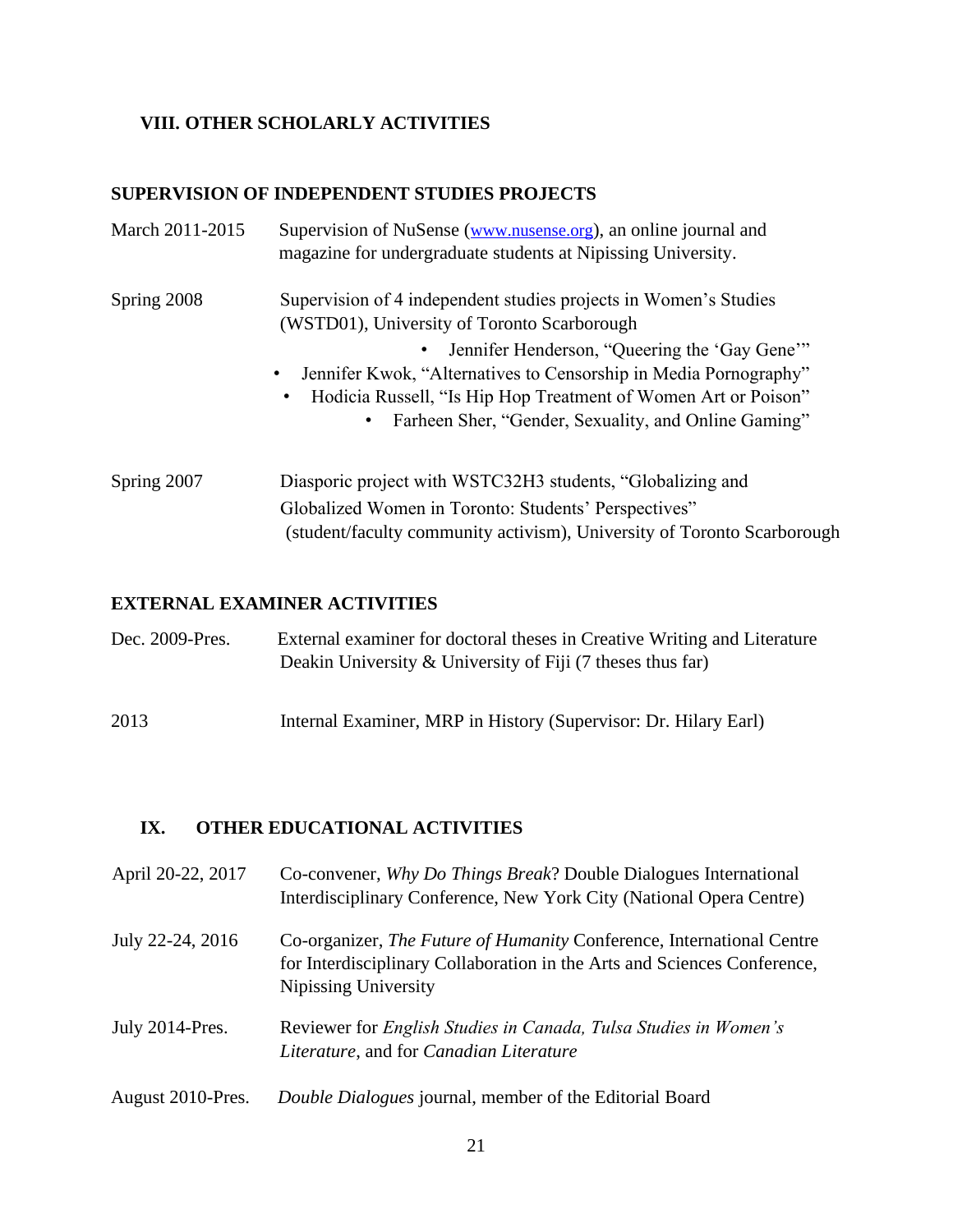| Jan.-Aug. 2010      | 2010 Double Dialogues Conference organizer and convener; joint<br>Australian-Canadian initiative of Deakin University, University of<br>Melbourne, and University of Toronto, University of Toronto, August 19-<br>21, 2010. |
|---------------------|------------------------------------------------------------------------------------------------------------------------------------------------------------------------------------------------------------------------------|
| Sep. 2008-Pres.     | Reviewer: College Literature; Double Dialogues; Bukker Tillibul<br>Guest editor for 2010 issue of <i>Double Dialogues</i>                                                                                                    |
| Fall 2007-Spr. 2008 | Co-Chair of the "International Women's Day" Event (keynote speaker:<br>Kim Phuc Phan Thi, UNESCO Goodwill Ambassador), ZONTA<br>Mississauga, Toronto (International Women's Organization)                                    |

# **X. TEACHING**

| July 2018 - Present | <b>Professor in American Literature, English Studies</b><br>Nipissing University (tenured)<br>Specialization: Twentieth-Century Literature, American and Postcolonial<br>Literature, Cultural and Gender Studies/Theory, Digital Media and Digital<br>Humanities           |
|---------------------|----------------------------------------------------------------------------------------------------------------------------------------------------------------------------------------------------------------------------------------------------------------------------|
| July 2013-2018      | <b>Associate Professor in American Literature, English Studies</b><br>Nipissing University (tenured)<br>Specialization: Twentieth-Century Literature, American and Postcolonial<br>Literature, Cultural and Gender Studies/Theory, Digital Media and Digital<br>Humanities |
| Sep. 2010-2012      | <b>Assistant Professor in American Literature, English Studies</b><br>Nipissing University<br>Specialization: Twentieth-Century Literature, American and Postcolonial<br>Literature, Cultural and Gender Studies/Theory, Digital Media and Digital<br>Humanities           |
| Summer 2009         | Lecturer, "Literature for Our Time" (ENG140Y)<br>Department of English, University of Toronto<br>Focus: American, British, and Canadian literature                                                                                                                         |
| Summer 2009         | Lecturer, "Women and Popular Culture" (WGS205H5)<br>The Study of Women and Gender, University of Toronto Mississauga<br>Focus: representations of gender, sexuality, and race in popular culture                                                                           |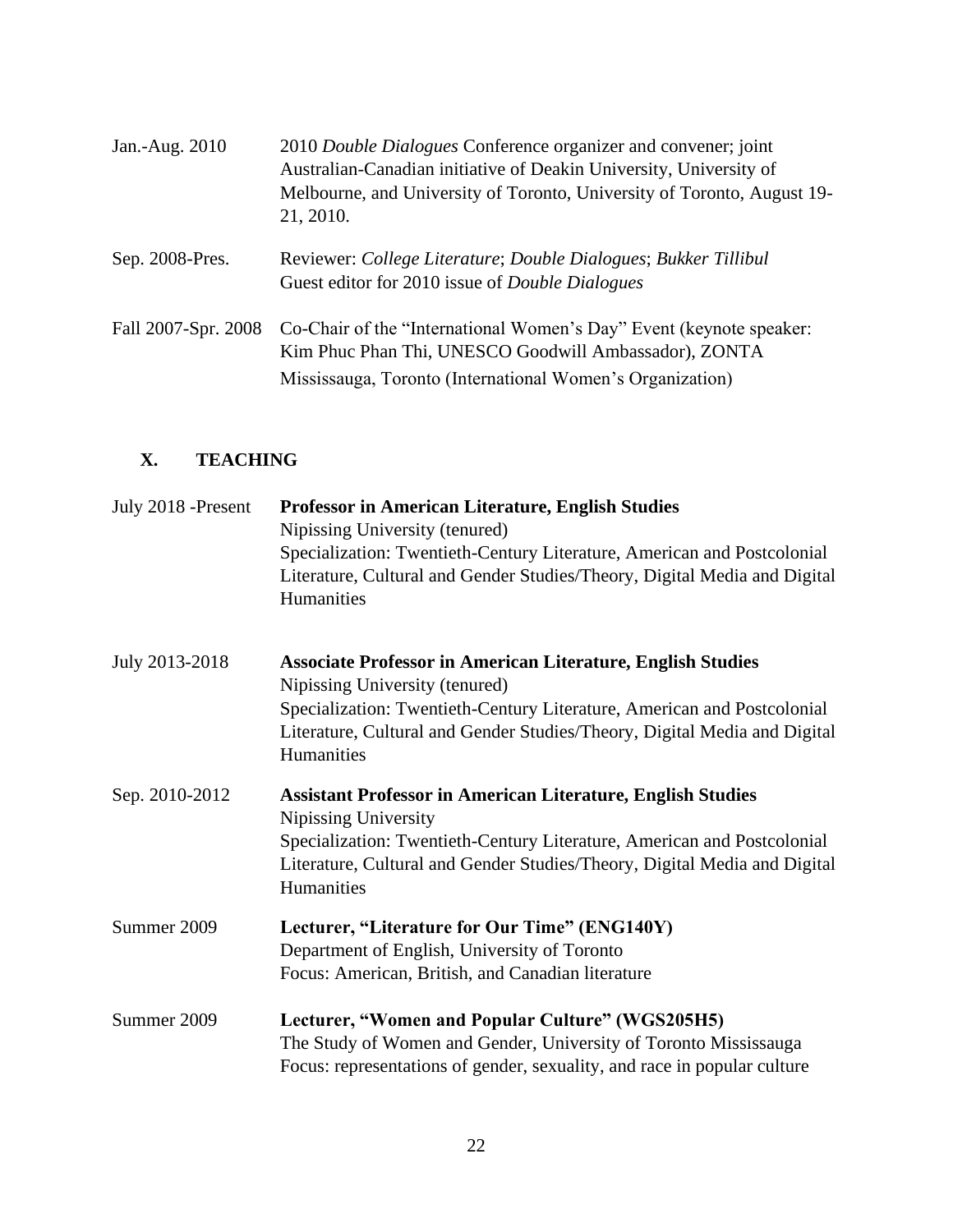| <b>Fall 2009</b>    | Lecturer, "Women and Popular Culture" (WGS205H5)<br>The Study of Women and Gender, University of Toronto Mississauga<br>Focus: representations of gender, sexuality, and race in popular culture                                                                                               |
|---------------------|------------------------------------------------------------------------------------------------------------------------------------------------------------------------------------------------------------------------------------------------------------------------------------------------|
| Summer 2009         | Lecturer, "Introduction to Women's Studies: A Transnational<br>Perspective" (WGS160Y)<br>Women and Gender Studies Institute, University of Toronto<br>Focus: survey of women's studies                                                                                                         |
| Fall 2005-Spr. 2008 | Lecturer, "Introduction to Women's Studies" (WSTA01H3F)<br>Department of Women's Studies, University of Toronto Scarborough<br>Focus: cultural, gender, media, and queer theory                                                                                                                |
| Summer 2007         | Lecturer, "Women and the Media" (WSTB13H3)<br>Department of Women's Studies, University of Toronto Scarborough<br>Focus: semiotics, gender and media theory                                                                                                                                    |
| Spring 2007         | Lecturer, "In the Wake of Global Identity: Gender and Mobility in<br>the Transnational World" (WSTC32H3S) (proposed and designed the<br>course)<br>Department of Women's Studies, University of Toronto Scarborough<br>Focus: theories and narratives of globalization; transnational feminism |
| Fall 2005-Spr. 2008 | Lecturer, "Introduction to Canadian Culture and Society"<br>(LGGA11H3F/S)<br>Department of Languages, University of Toronto Scarborough<br>Focus: cultural studies and communication                                                                                                           |
| Summer 2005         | Lecturer, "The Immigrant Experience in Literature since 1980"<br>(ENCG71H3Y/Summer)<br>Department of English, University of Toronto Scarborough<br>Focus: exile and immigration in literature written in English                                                                               |
| Fall 2004-Spr. 2005 | Lecturer, "Critical Writing about Narrative" (ENGBO2LEC04S)<br>Department of English, University of Toronto Scarborough<br>Focus: exile and immigration in literature written in English                                                                                                       |
| Fall 2001-Spr. 2008 | <b>Instructor, "Current Approaches to the Academic Writing Process"</b><br>(LGGA17H3 & 18H3S)<br>Department of Languages, University of Toronto Scarborough<br>Focus: writing composition, second-language studies                                                                             |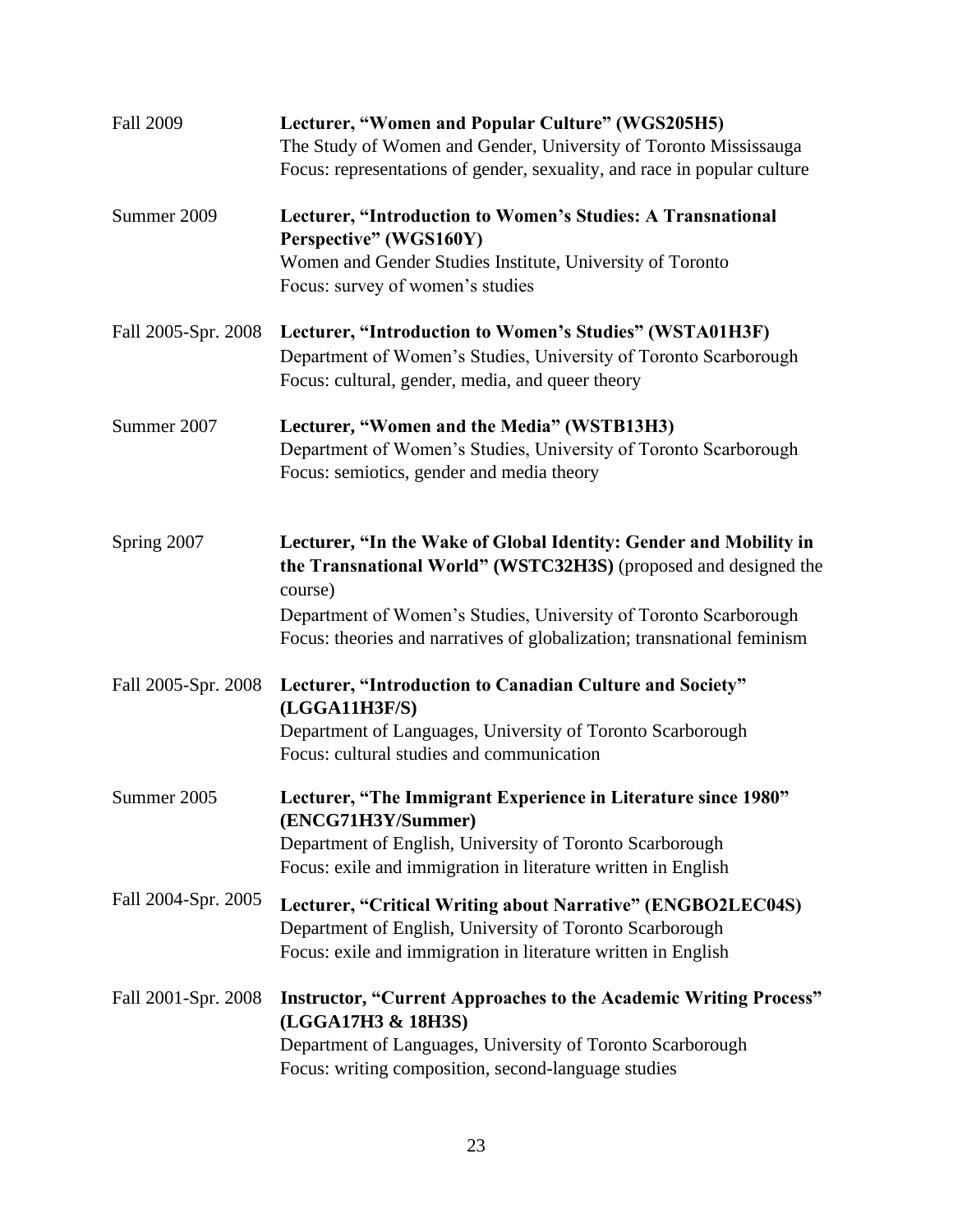| Fall 2000-Spr. 2008 | Instructor, "Writing Practicum" (LGGA19H3FLEC01)<br>Department of Languages, University of Toronto Scarborough<br>Focus: writing composition, second-language studies                                                                                                                                     |
|---------------------|-----------------------------------------------------------------------------------------------------------------------------------------------------------------------------------------------------------------------------------------------------------------------------------------------------------|
| Jan 2001            | <b>Instructor, "Culture-Shocked by Essay Writing"</b><br>The Office of English Language and Writing Support, School of Graduate<br>Studies, University of Toronto (proposed and designed)<br>Focus: culture shock; cultural differences and learning styles; cultural<br>differences and academic writing |
| Fall 1998-Spr. 2001 | Teaching Assistant, "Literature for Our Time" (ENG140Y),<br>Department of English, University of Toronto<br>Focus: African-American, post-colonial, modernist, and postmodernist<br>literature                                                                                                            |
| Fall 1997           | <b>Teaching Assistant, "Effective Technical Writing" (ENG182F)</b><br>Department of English, University of Toronto<br>Focus: academic writing                                                                                                                                                             |

# **XI. TEACHING AND LEARNING COURSE DEVELOPMENT AMERICAN LITERATURE (NIPISSING UNIVERSITY)**

| 2016 | <b>ENGL4537: Mad Generation: The Culture of War in Contemporary</b><br><b>American Literature</b>                                                                                              |
|------|------------------------------------------------------------------------------------------------------------------------------------------------------------------------------------------------|
|      | Focus: examination of the war culture in American literature from the<br>Cold War era to the twenty-first century warfare politics                                                             |
| 2015 | ENGL2267: Adventurers, Outlaws, or Pioneers of the Frontier: Early<br><b>American Literature</b>                                                                                               |
|      | Focus: exploring early American literature (from early travelogues and<br>diaries to poetry and fiction); split of the full-year course into two three-<br>credit courses (formerly, ENGL2265) |
| 2015 | <b>ENGL2268: "Make It New": Contemporary American Literature</b>                                                                                                                               |
|      | Focus: exploring American literature from the early twentieth- to twenty-<br>first century; split of the full-year course into two three-credit courses<br>(formerly, ENGL2265)                |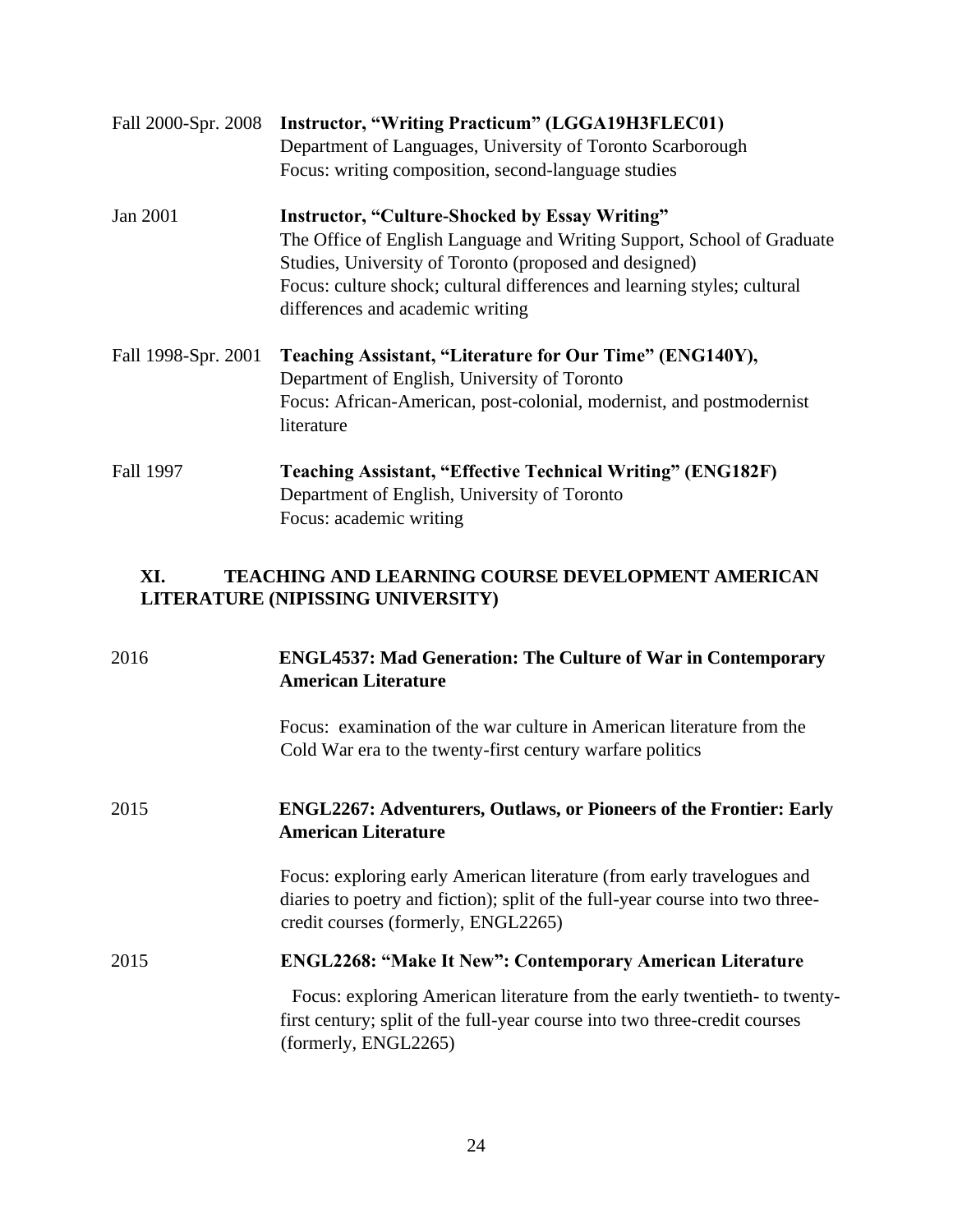| 2014 | <b>ENGL 1016: Rebels and Rogues in Literature and Media</b>                                                                                                                                                                                                                                                                                                                                                                                                                                   |
|------|-----------------------------------------------------------------------------------------------------------------------------------------------------------------------------------------------------------------------------------------------------------------------------------------------------------------------------------------------------------------------------------------------------------------------------------------------------------------------------------------------|
|      | Focus: exploring the various functions and iterations of the rebellious<br>figure and the relationship between rebellion and hunger, roguery and<br>appetite, anarchy and violence as represented in literature and media;<br>engaging in a basic critical analysis of literature and media by examining<br>how rogues and rebels challenge injustice and subvert social conventions,<br>but also serve as important metaphors of individual and collective<br>awareness or the lack thereof. |
| 2014 | <b>ENGL 3217: Good Girls Gone Bad: Postcolonial Ecologies of Power</b><br>and Race in Contemporary American Women's Writing                                                                                                                                                                                                                                                                                                                                                                   |
|      | Focus: exploring the ways in which postcolonial discourses shape<br>representations of sexuality, culture, and race in contemporary American<br>women's novels, short stories, plays, and poetry (Gish Jen, Bharati<br>Mukherjee, Toni Morrison, Joyce Carol Oates, Suzan Lori Parks, and<br>Sarah Ruhl)                                                                                                                                                                                      |
| 2013 | <b>ENGL4537: Narratives of Ecstatic Consumption: The Spectacle of</b><br><b>Global Dystopia in Contemporary American Fiction</b>                                                                                                                                                                                                                                                                                                                                                              |
|      | Focus: exploring narratives of ecstatic consumption and/as global dystopia<br>in contemporary American fiction (Don DeLillo, Marge Piercy, Jane<br>Smiley, Diana Abu-Jaber, Shalom Auslander etc.)                                                                                                                                                                                                                                                                                            |
| 2013 | <b>ENGL3126: Writing for Digital Media</b>                                                                                                                                                                                                                                                                                                                                                                                                                                                    |
|      | Focus: emphasis on professional writing; exploring digital media as new<br>texts; investigating rhizomic transmissions of meaning through the study<br>of narratives about cyborgs and automata; examining the increasing<br>digitalization of identity and its impact on society                                                                                                                                                                                                             |
| 2012 | <b>ENGL 3127: Writing for Mass Media</b>                                                                                                                                                                                                                                                                                                                                                                                                                                                      |
|      | Focus: writing professionally for magazines and newspapers; exploring<br>non-fiction writing as a form of activism; non-fiction writing and<br>literature                                                                                                                                                                                                                                                                                                                                     |
| 2011 | <b>ENGL4537: Travelling Alchemists: American Modernists and the</b><br>Poetics of Space (Nipissing University)                                                                                                                                                                                                                                                                                                                                                                                |

25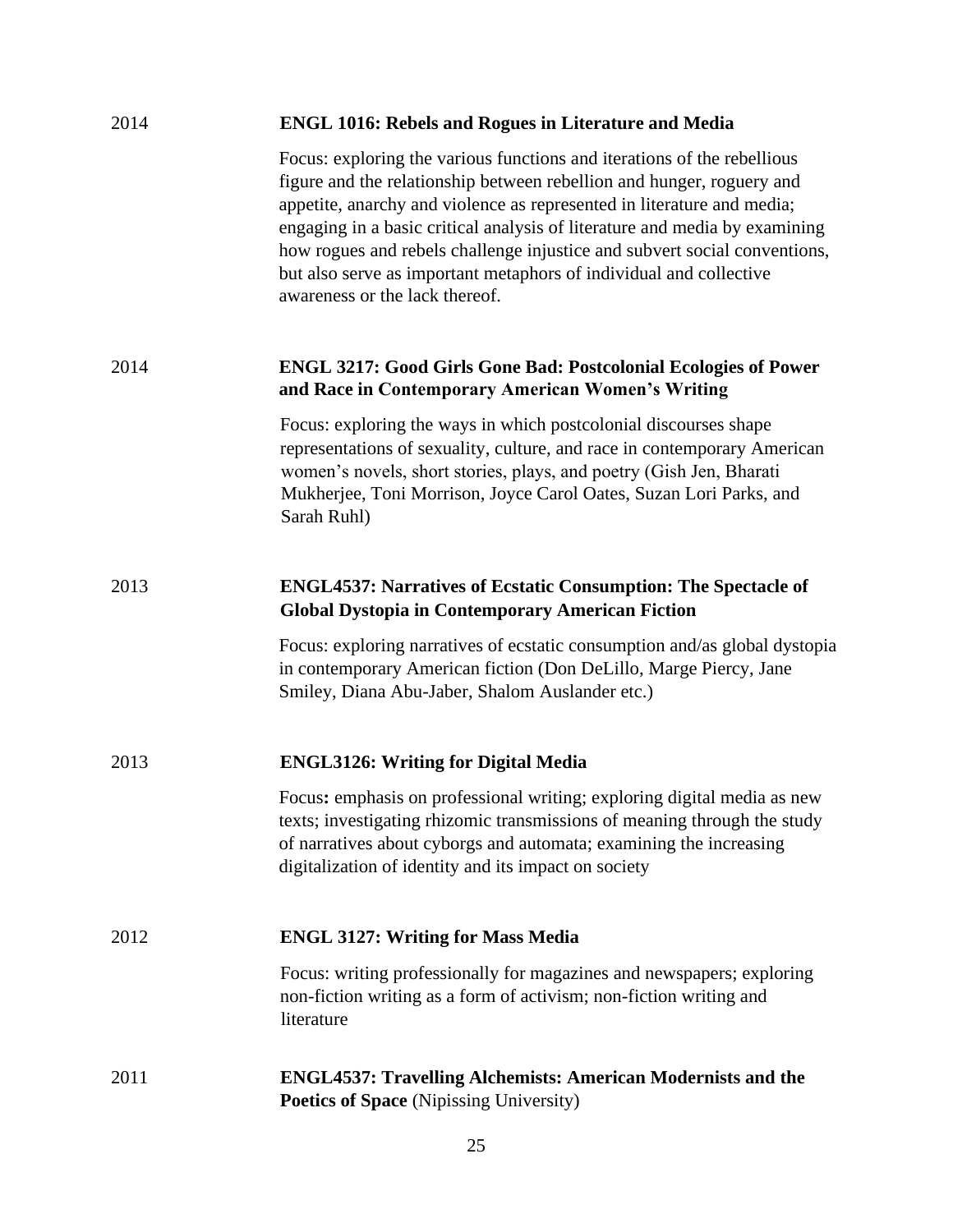|                 | Focus: examining the transatlantic trajectories of American Modernists<br>(T.S. Eliot, Ernest Hemingway, F. Scott Fitzgerald, Djuna Barnes,<br>Gertrude Stein, Nella Larsen, Susan Glaspell, Langston Hughes, Claude<br>McKay, and James Baldwin)                                                                                                                                                                                                                             |
|-----------------|-------------------------------------------------------------------------------------------------------------------------------------------------------------------------------------------------------------------------------------------------------------------------------------------------------------------------------------------------------------------------------------------------------------------------------------------------------------------------------|
| 2011            | <b>ENGL3607: Damsels, Pixies, Ogres, and B/Witches: Globalization,</b><br>Gender, and Pop Culture Co-Optations of Empowerment in<br><b>Contemporary Literature and Media</b>                                                                                                                                                                                                                                                                                                  |
|                 | Focus: exploring racialized and gendered discourses of globalization<br>(literary texts included Gish Jen's The Love Wife, Firoozeh Dumas, Funny<br>in Farsi: A Memoir of Growing Up Iranian in America, and Eve Ensler,<br>The Good Body and films such as Deepa Mehta's Heaven on Earth,<br>Madonna's Filth and Wisdom, David Frankel's The Devil Wears Prada,<br>and Cyrus Nowrasteh's The Stoning of Soraya M.                                                            |
| 2010            | <b>ENGL2265: American Literature from the Colonial to Contemporary</b>                                                                                                                                                                                                                                                                                                                                                                                                        |
|                 | Focus: survey of American literature from the colonial to contemporary;<br>readings include indigenous stories of creation, John Smith's writings,<br>Mary Rowlandson, Anne Bradstreet, Benjamin Franklin, Thomas<br>Jefferson, James Fenimore Cooper, Harriet Jacobs, William Apess,<br>Sojourner Truth, Washington Irving, Nathaniel Hawthorne, Ralph Waldo<br>Emerson, Herman Melville, T.S Eliot, Langston Hughes, F.S. Fitzgerald,<br>Toni Morrison, James Baldwin, etc. |
| 2010            | <b>ENGL1106: Introduction to Literary Studies</b>                                                                                                                                                                                                                                                                                                                                                                                                                             |
|                 | Focus: mapping basic concepts of literary theory and literary studies;<br>exploring literary process as a critical inquiry; texts studied included Don<br>DeLillo's The Body Artist and Oscar Wilde's The Picture of Dorian Gray                                                                                                                                                                                                                                              |
| <b>TORONTO)</b> | CULTURAL STUDIES, GENDER, AND MEDIA THEORY (UNIVERSITY OF                                                                                                                                                                                                                                                                                                                                                                                                                     |

2009 **Gender, Cyberspace, and New Computer Technologies** (Proposal accepted by the University of Toronto Mississauga) Focus: gendering of transnational subjects in the media and literature; postcolonial feminist theory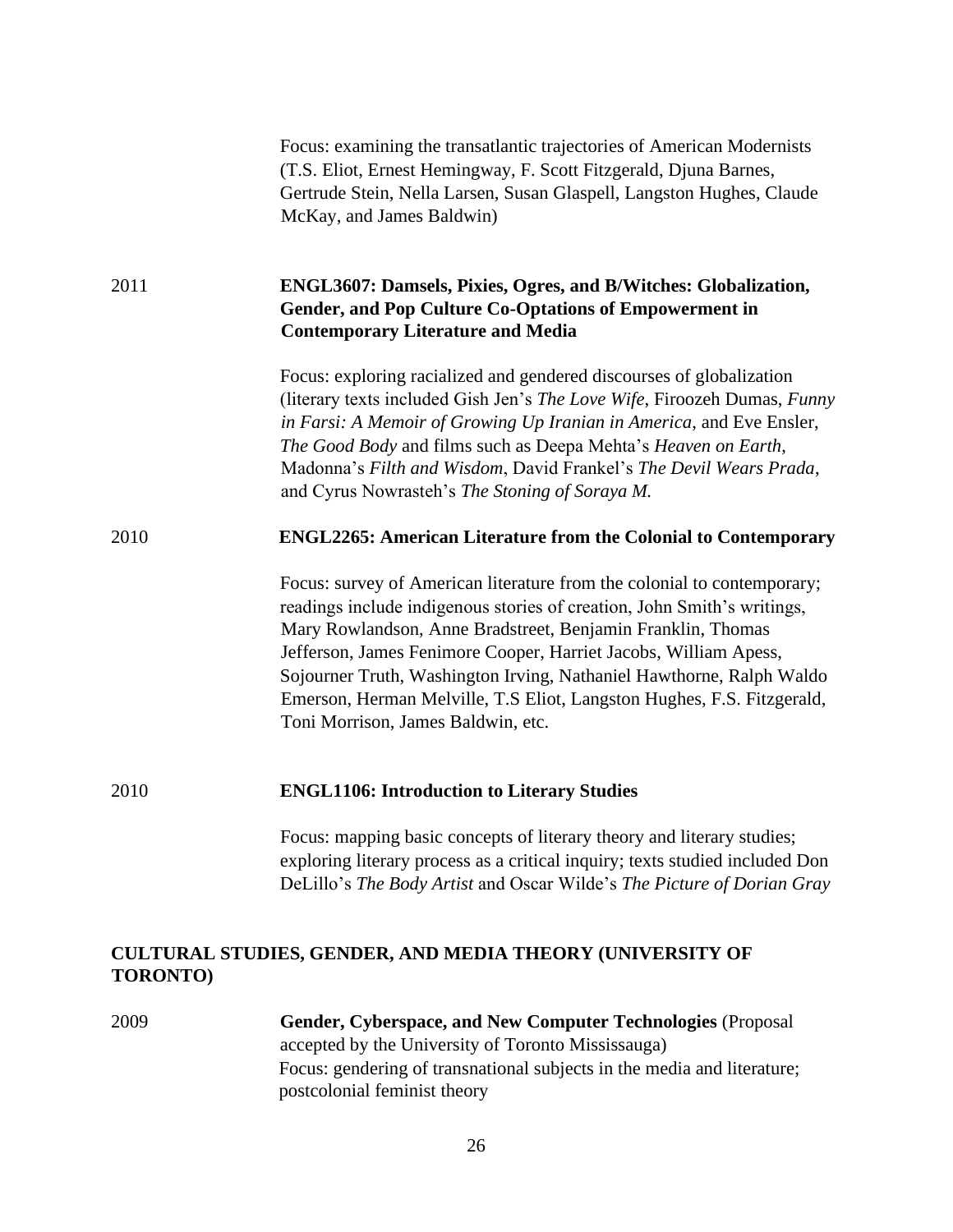| 2007 | "In the Wake of Global Identity: Gender, Media, and Mobility in the                                                                                                                                                       |
|------|---------------------------------------------------------------------------------------------------------------------------------------------------------------------------------------------------------------------------|
|      | <b>Transnational World" (WSTC32H3)</b>                                                                                                                                                                                    |
|      | Focus: gendering of globalization, postcolonial theory, representation of<br>minorities; proposed and designed as a Selected Topics in Women's<br>Studies course, University of Toronto Scarborough                       |
| 2007 | "Women in the Cyberspace" (WSTB15H3)                                                                                                                                                                                      |
|      | Focus: transnational feminist networks, cybertheory, virtual identity,<br>cyberspace and trafficking in images and bodies; proposed and designed<br>for the Women's Studies Department, University of Toronto Scarborough |

## **XII. TEACHING INNOVATIONS**

| 2022 | "Transformative Foundations." VLS grant proposal for eCampus Ontario<br>(under review)                                                                                                                                                                                                                     |
|------|------------------------------------------------------------------------------------------------------------------------------------------------------------------------------------------------------------------------------------------------------------------------------------------------------------|
| 2010 | <b>Creative and Critical Writing Honours Seminar, English Studies,</b><br>Nipissing University; co-proposed with Dr. Laurie Kruk<br>Focus: enhancing students' critical skills through an extended creative<br>writing project and critical exegesis                                                       |
| 2007 | "Using Multimedia as Pedagogical Tools in a Composition<br>Classroom"<br>Focus: teaching writing through media analysis; applied for and received a<br>UTSC Teaching Enhancement Grant with Dr. Elaine Khoo, University of<br><b>Toronto Scarborough</b>                                                   |
| 2006 | "Helping L2 Students to Analyze Genre/Discipline-Specific Writing,<br><b>Evaluate Sources, and Avoid Plagiarism"</b><br><i>Focus:</i> genre analysis, research skills; applied for and received a UTSC<br>Teaching Enhancement Grant with Dr. Rena Helms-Park, University of<br><b>Toronto Scarborough</b> |
| 2005 | "Using Turnitin as a Pedagogical Tool, Not a Secret Tribunal"<br>Focus: effective use of secondary sources; applied for and received a<br>UTSC Teaching Enhancement Grant with Dr. Rena Helms-Park,<br>University of Toronto Scarborough                                                                   |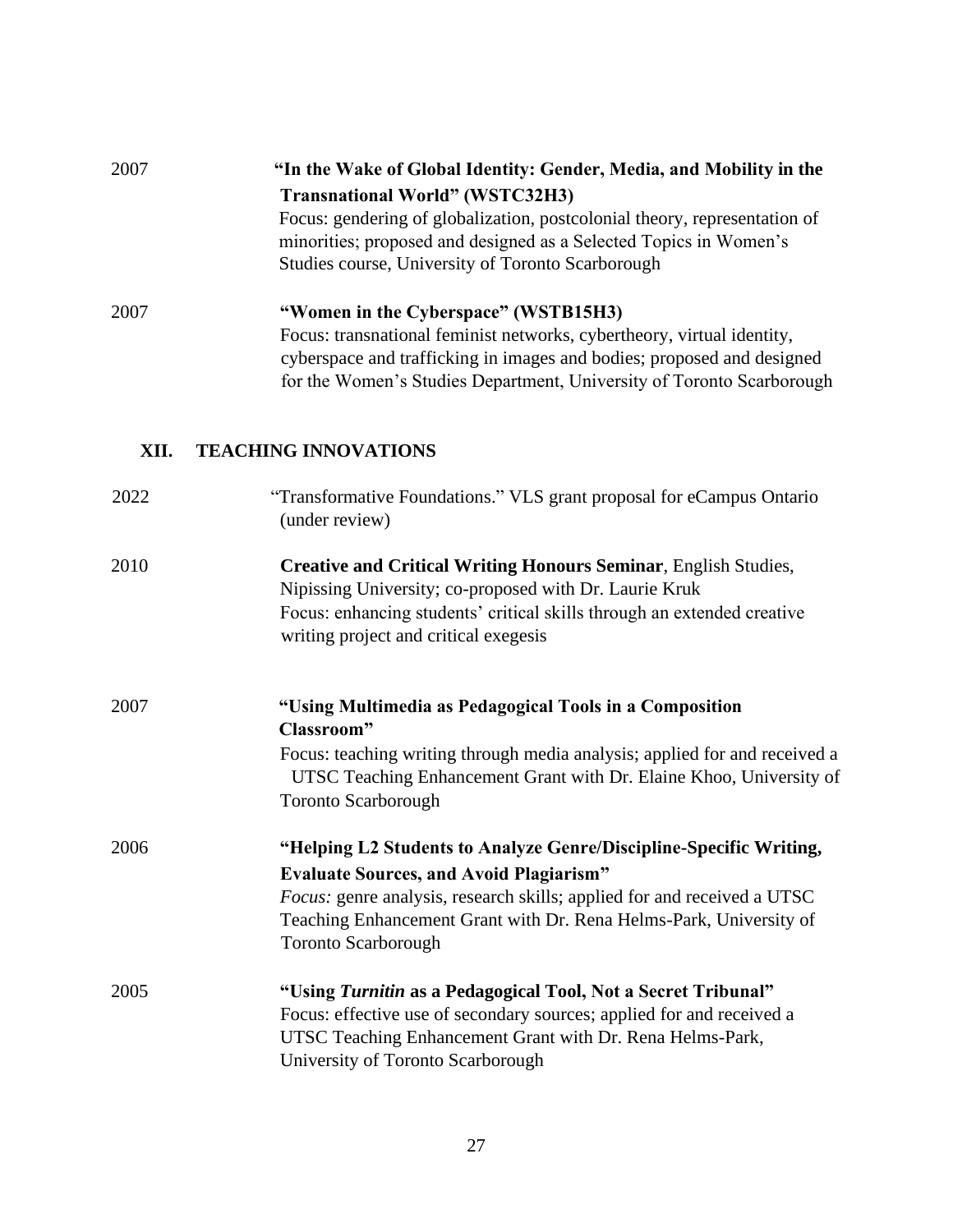| 2004 | "Students' Web Sourcing Strategies"                                        |
|------|----------------------------------------------------------------------------|
|      | Focus: critical evaluation of web sources; applied for and received a      |
|      | UTSC Teaching Enhancement Grant with Dr. Rena Helms-Park,                  |
|      | University of Toronto Scarborough                                          |
| 2003 | "Communication Skills"                                                     |
|      | Focus: critical thinking and expression, argumentation, analytical skills; |
|      | applied for and received a UTSC Teaching Enhancement Grant,                |
|      | University of Toronto Scarborough                                          |

#### **XIII. CONTRIBUTIONS TO THE DESIGN OF NEW PROGRAMS**

| 2015-Present | Overseeing curriculum development $\&$ new program development in Arts<br>and Science at Nipissing (as Associate Dean, Dean Interim, and Dean) |
|--------------|------------------------------------------------------------------------------------------------------------------------------------------------|
| 2018-Present | Chair, Arts and Science Executive (next stage of the Curriculum Approval<br>Process)                                                           |
| 2015-2018    | Chair, Arts and Science Regulations and Curriculum Committee                                                                                   |
| 2016-Present | Contributed to Stage 1 proposal for Media Studies program at Nipissing                                                                         |
| 2016-Ongoing | Contributed to the discussions regarding Stage 2 proposal for Media Studies<br>program at Nipissing                                            |
| 2010-2012    | Creative and Professional Writing (a proposal for a joint program with<br>Canadore)                                                            |

### **XIV. SERVICE University Level**

2019-2024 Dean, Faculty of Arts and Science

### **Responsibilities include:**

#### **Leadership and governance**

- Oversight and leadership of the Faculty of Arts and Science
- Over 50 undergraduate programs; 15 certificates; 5 graduate studies programs (Mathematics; Applied Sociology; History; MA in Environmental Studies; MSc in Environmental Science)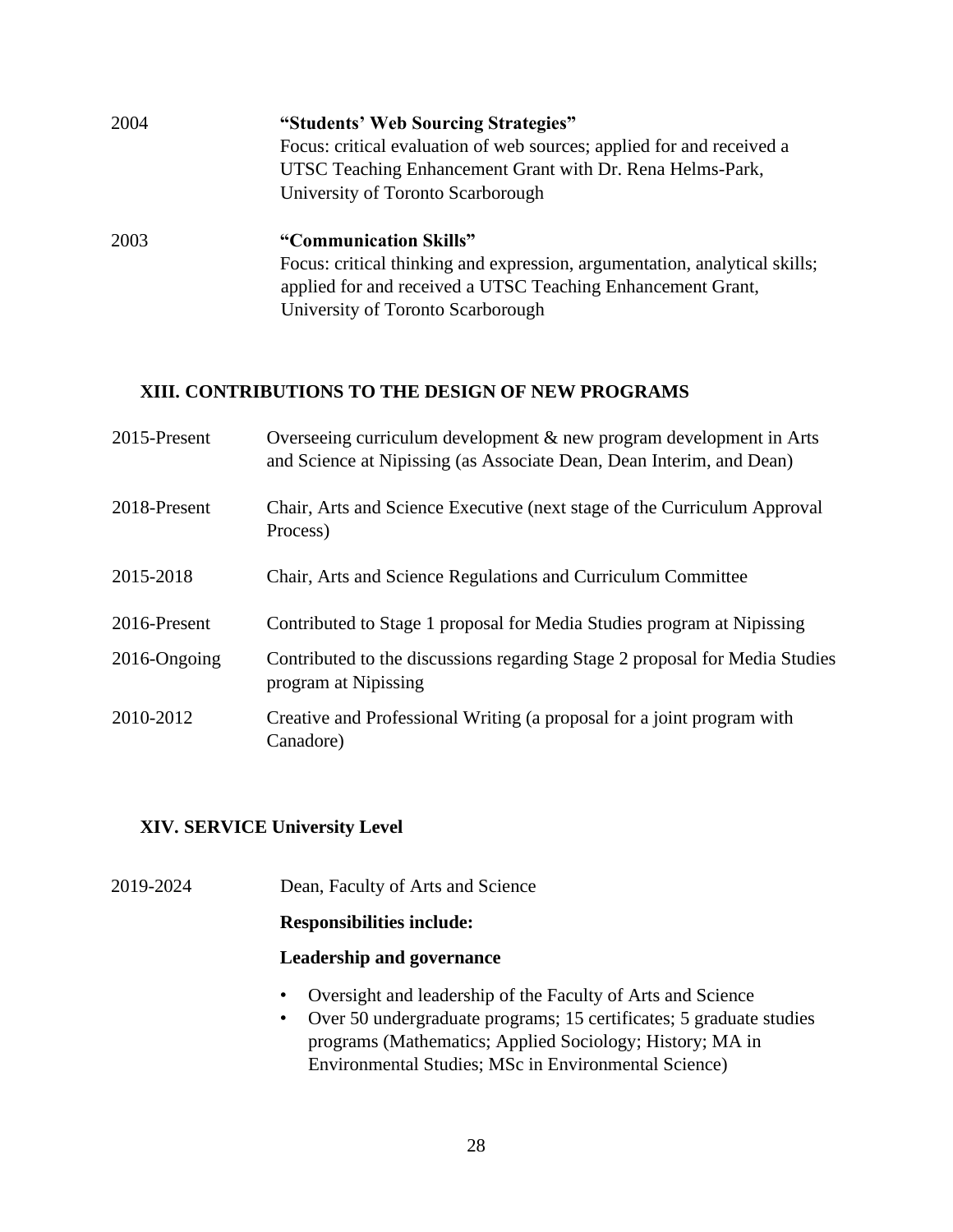- Over 90 full-time tenure-track and tenured faculty; over 75 part-time faculty; 15 full-time instructors
- Staff: office administrator, 2 secretaries, 7 laboratory and fine arts studio technologists; 2 learning strategists;
- Chair of the Arts and Science Executive & Faculty Council
- Leadership and collaboration across disciplines & faculties
- Working closely with the Deans of Education and Professional Studies, Graduate Studies and Research, and Teaching and Learning
- Budgetary responsibilities; course planning and budget oversight

#### **Curriculum development**

- Chair of Arts and Science Executive and Faculty Council
- Oversight of curriculum development in Arts and Science
- Quality assurance and IQAP support to the Provost
- Collaboration with the Faculty of EPS
- Experiential learning opportunities

#### **Teaching and Research Excellence**

- Cultivating teaching and research excellence
- Undergraduate research; student engagement in undergraduate and graduate research in Arts and Science
- Spearheading research activities and promoting research excellence (promoting & supporting faculty's applications for research funding); working closely with the Dean of Research and Graduate Studies
- Working closely with the Dean of Teaching and Learning on promoting teaching excellence (travel and team-taught courses)

### **Student & Community Outreach**

- Working closely with the Student Union
- Engaging students in opportunities in Arts and Science
- Organizing outreach to students and liaising supports
- Community outreach: working closely with indigenous communities and local community at large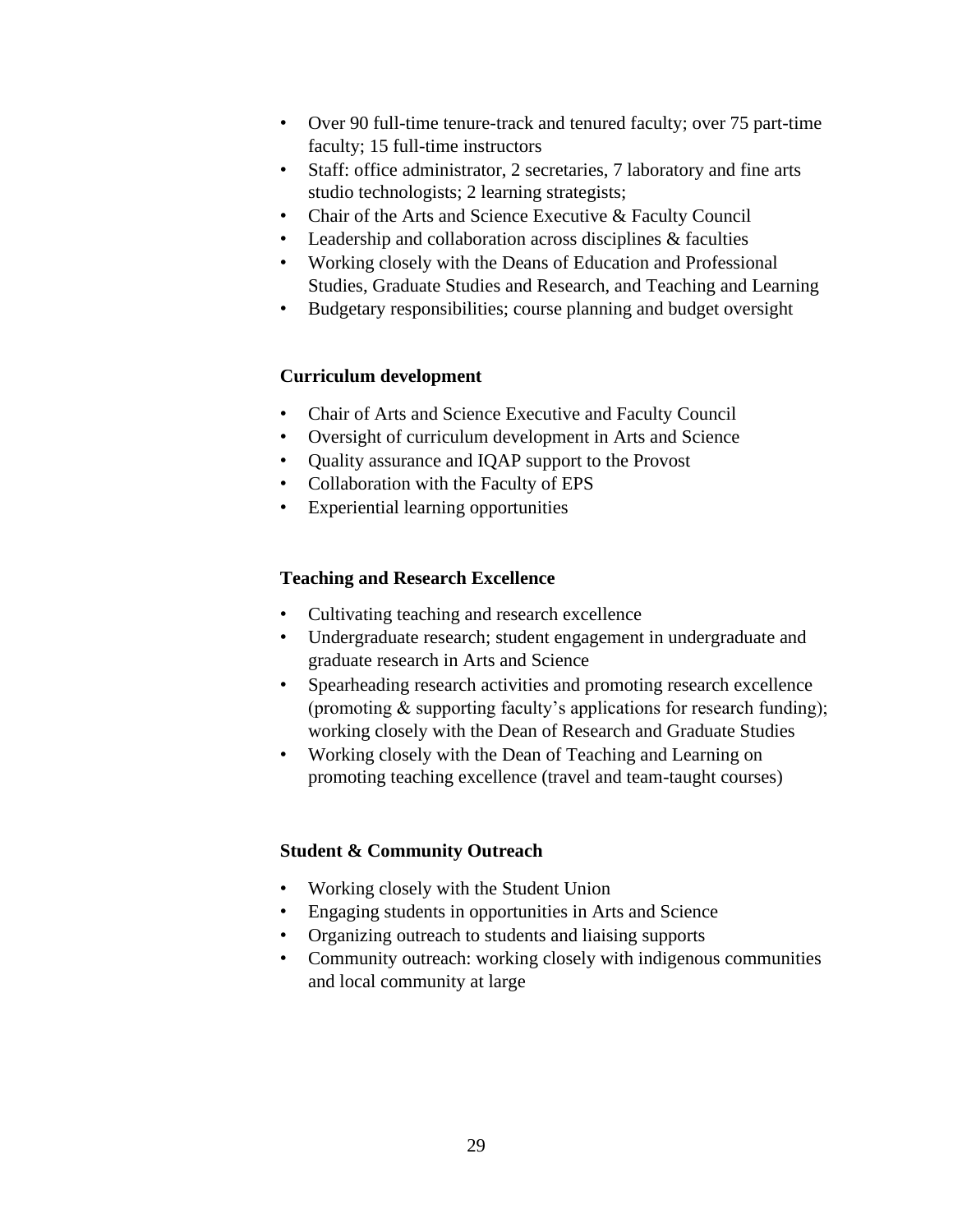### **Committee Membership**

|              | Provost Council<br>$\bullet$<br>President's Advisory Committee<br>٠<br>Senate Executive<br>$\bullet$<br>Senate Executive Budget Committee<br>٠<br><b>Operational Readiness Committee</b><br>$\bullet$<br><b>Graduate Studies Council</b><br>٠<br><b>Research Council</b><br>$\bullet$<br>Joint Committee on the Assessment of Teaching and Learning<br>٠<br>Nipissing University Indigenous Council on Education<br>$\bullet$<br>Awards, Appeals, and Petitions Committee<br>٠<br>Academic Curriculum Committee<br>$\bullet$<br><b>Tenure and Promotion Committee</b><br>٠<br>Academic Quality Assurance and Priorities Committee<br>٠<br><b>IQAP Self-Study Committees</b><br>$\bullet$<br>Arts and Science Executive (Chair)<br>٠<br>Arts and Science Faculty Council (Chair)<br>٠<br>Senate<br>$\bullet$<br><b>Honorary Degrees Committee</b><br>٠<br><b>Hiring Committees</b><br>٠<br><b>Budget Advisory Committee</b><br>$\bullet$<br><b>Campus Student Mental Health Committee</b><br>٠ |
|--------------|-----------------------------------------------------------------------------------------------------------------------------------------------------------------------------------------------------------------------------------------------------------------------------------------------------------------------------------------------------------------------------------------------------------------------------------------------------------------------------------------------------------------------------------------------------------------------------------------------------------------------------------------------------------------------------------------------------------------------------------------------------------------------------------------------------------------------------------------------------------------------------------------------------------------------------------------------------------------------------------------------|
| 2018-2019    | Dean Interim, Faculty of Arts and Science                                                                                                                                                                                                                                                                                                                                                                                                                                                                                                                                                                                                                                                                                                                                                                                                                                                                                                                                                     |
| 2017-Present | Member of the Indigenization Steering Committee                                                                                                                                                                                                                                                                                                                                                                                                                                                                                                                                                                                                                                                                                                                                                                                                                                                                                                                                               |
| 2017-Present | Member of the Aboriginal Advantage Program Advisory Committee                                                                                                                                                                                                                                                                                                                                                                                                                                                                                                                                                                                                                                                                                                                                                                                                                                                                                                                                 |
| 2017-Present | Member of the Native Studies search committee                                                                                                                                                                                                                                                                                                                                                                                                                                                                                                                                                                                                                                                                                                                                                                                                                                                                                                                                                 |
| Winter 2016  | Member of the Collective Bargaining Team (CASBU)                                                                                                                                                                                                                                                                                                                                                                                                                                                                                                                                                                                                                                                                                                                                                                                                                                                                                                                                              |
| 2016-2018    | University representative for eCampus Ontario                                                                                                                                                                                                                                                                                                                                                                                                                                                                                                                                                                                                                                                                                                                                                                                                                                                                                                                                                 |
| 2015-2018    | Associate Dean, Faculty of Arts and Science, Nipissing University                                                                                                                                                                                                                                                                                                                                                                                                                                                                                                                                                                                                                                                                                                                                                                                                                                                                                                                             |
|              | <b>Responsibilities included:</b>                                                                                                                                                                                                                                                                                                                                                                                                                                                                                                                                                                                                                                                                                                                                                                                                                                                                                                                                                             |

• part-time CASBU budget, course scheduling, and course development support; programming consultation and development; online course development; CASBU part-time contracts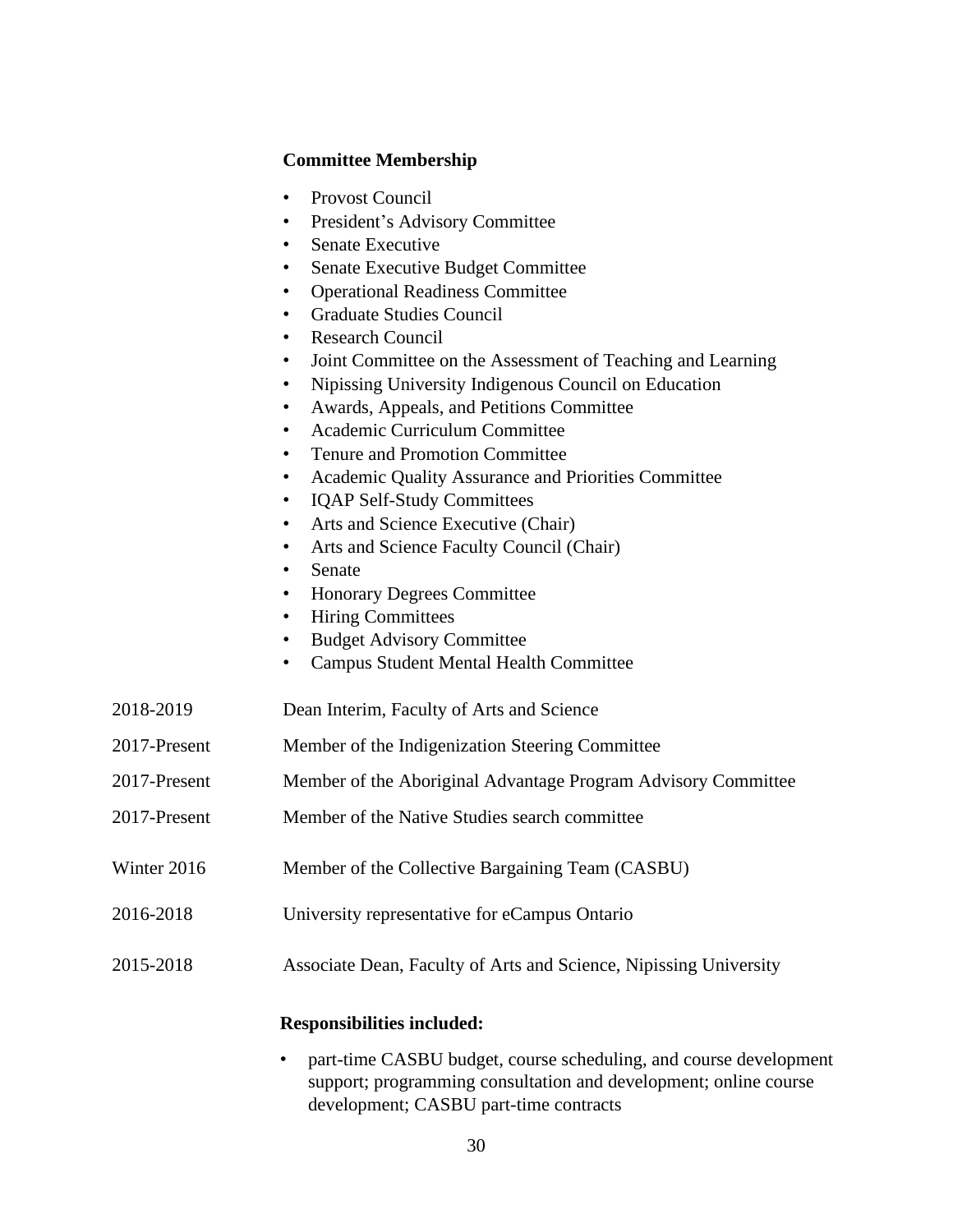- Working in collaboration with the Dean on Arts and Science budget; course master/scheduling; program development support; FW and S/S enrollments
- Collective bargaining; policy; regularly participate in JCAA meetings

### **Student and Community Outreach**

- Spearheaded Dean's lunches for indigenous students in the Office of Indigenous Initiatives; sharing circles with the Elder, students, and the Deans
- Member of New Student Orientation
- Participating in NUSU meetings and collaborative initiatives

# **Other Contributions:**

| Working closely with the Office of Indigenous Initiatives on the |
|------------------------------------------------------------------|
| scheduling of courses restricted to the Indigenous Programme     |

- Online courses development; enhanced the online course offerings in the Spring/Summer term
- Summer institutes: proposed Spring/Summer accelerated courses with an experiential component to enhance Spring/Summer enrollments • Represented the Dean at the Dean's Lunch (Frosh Week): Sep. 2015; Sep. 2017
- Convocation May 2017: represented the Dean
- Spearheaded Nipissing Institute of Film and Technology Innovation (NIFTI) MOU
- Contributed to the Toronto Film School Transfer Agreement
- EAP Policy (in collaboration with the Registrar and VPAR)
- eCampus: attending AGM; Northern Initiative meeting; summer institute
- Experiential learning proposal for (over \$250,000)
- Contributed to the SMAs on behalf of the Arts and Science

2015-2018 Chair, Arts and Science Curriculum Committee, Nipissing University • Overseeing the curriculum development in Arts and Science; working closely with the Undergraduate Studies Committee and the Planning and Priorities Committee 2015-2018 Member of the Standing and Petitions Committee 2015-Present Member of NUICE (NU Indigenous Council on Education)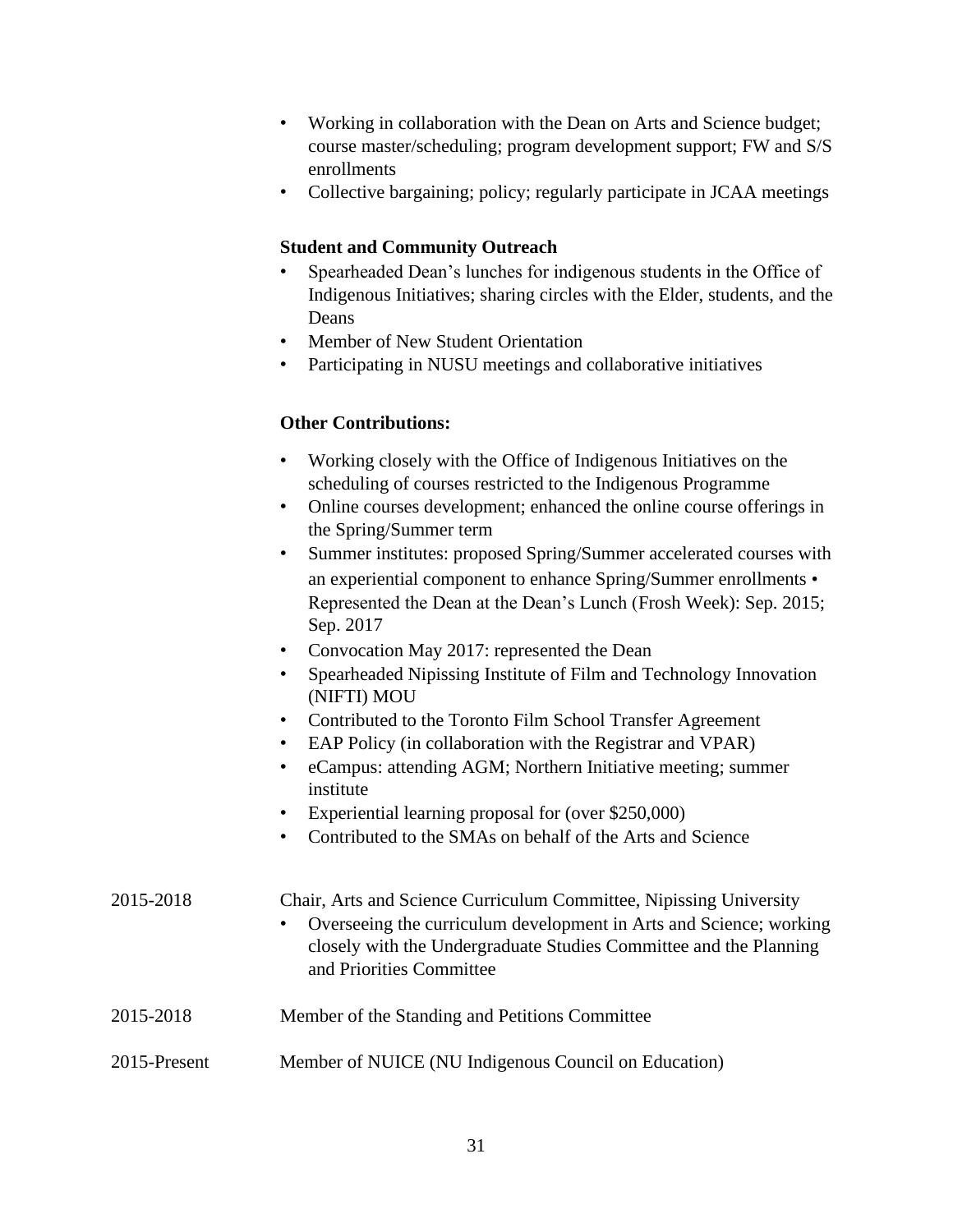| 2015-Present      | Annual attendance at the Ontario University Fair                                                                                  |
|-------------------|-----------------------------------------------------------------------------------------------------------------------------------|
| 2015-2018         | Member, Deans' Council, Nipissing University                                                                                      |
| 2015-2018         | Member, Upper Management Group, Nipissing University                                                                              |
| 2014-Present      | Director, Centre for Interdisciplinary Collaboration in the Arts and<br>Sciences (CICAS)                                          |
| 2013-Present      | Founder and Director of the Centre for Interdisciplinary Collaborations in<br>the Arts and Sciences, Nipissing University (CICAS) |
| Sep.-May 2010     | Member of Senate, Nipissing University                                                                                            |
| Sep. 2012-Present | Member at large, NUFA executive, Nipissing University                                                                             |
| 2011              | Member of the GESJ search committee                                                                                               |
| 2011              | Member of the LTA2 Digital Humanities search committee                                                                            |

# **Department Level**

| Sep. 2010-2015 | Member of the Planners Committee, Department of English Studies,<br>Nipissing University                  |
|----------------|-----------------------------------------------------------------------------------------------------------|
| Sep. 2010-2015 | Co-Founder and Executive Editor of <i>NuSense</i> , an online, undergraduate<br>journal (www.nusense.org) |
| Sep. 2010-2015 | Departmental representative at the Ontario University Fair (Nipissing)<br>University)                     |

# **Provincial, National, and International Service**

| 2018-2022  | Member, Senior Academic Administrators of Canada (SWAAC)<br>Executive                                |
|------------|------------------------------------------------------------------------------------------------------|
| 2018-Pres. | Member, Senior Academic Administrators of Canada Subcommittee on<br>Equity, Diversity, and Inclusion |
| 2018-Pres. | Member, CODAS (Council of Ontario Deans of Arts and Sciences)                                        |
| 2016-2018  | <b>SSHRC</b> Leader                                                                                  |
| 2015-Pres. | Institutional Representative, Federation for the Humanities and Social<br>Science                    |
| 2015-Pres. | Member of the Digital Scholarship Ontario Steering Committee                                         |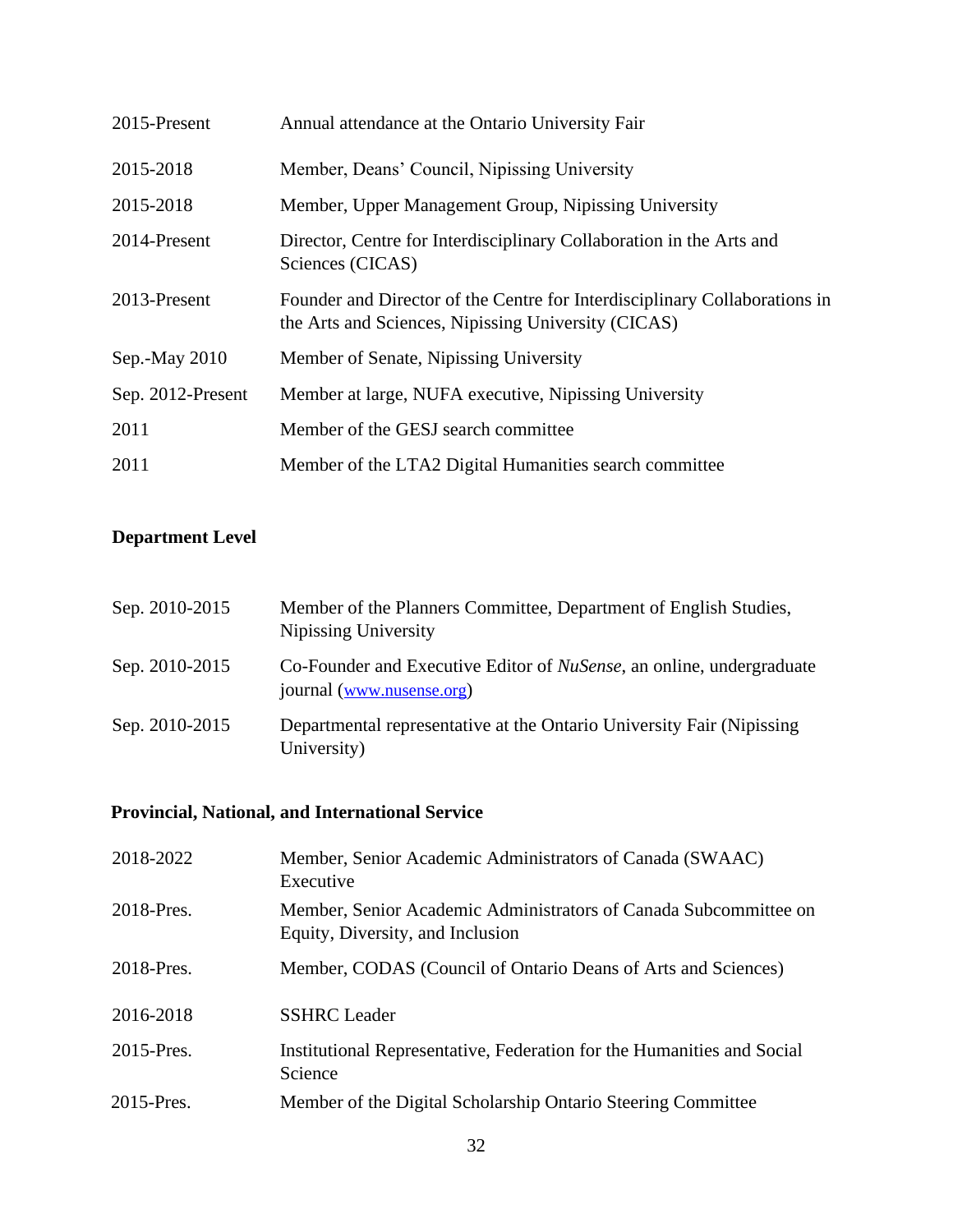# 2009-2018 External examiner on Ph.D. Dissertation in Literary Studies and Creative Writing (Deakin University; University of Fiji)

# **Professional Memberships**

| 2018-Pres. | Senior Women Academic Administrators of Canada, Member         |
|------------|----------------------------------------------------------------|
| 2014-Pres. | Société D'Études Modernistes, member                           |
| 2017       | American Comparative Literature Association, member            |
| 2017       | Senior Women Academic Administrators of Canada, member         |
| 2014-Pres. | <i>Modernist Studies Association, member</i>                   |
| 2010-Pres. | <i>Double Dialogues</i> journal, member of the Editorial Board |
| 2008-Pres. | <i>Bukker Tillibul</i> , member of the Editorial Board         |

# **Other Leadership and Administrative Experience**

| 2009-2010 | Maven Business Network, Division of Women's Post Media                                                                                                                                                                                                                                                                                     |  |
|-----------|--------------------------------------------------------------------------------------------------------------------------------------------------------------------------------------------------------------------------------------------------------------------------------------------------------------------------------------------|--|
|           | President of the network; member of the Advisory Board; developed the<br>network as a professional learning and leadership skills hub; designed<br>seminars for professional women; developed the content for the network's<br>website; responsibilities included PR and communications; designed and<br>taught leadership skills seminars |  |
| 2010      | Free-lance translator, <i>Discovery Channel</i> CTV, Toronto                                                                                                                                                                                                                                                                               |  |
| 2002-2003 | Free-lance reporter for an OMNI II Ethnic TV Magazine— <i>Nový Zaběr</i>                                                                                                                                                                                                                                                                   |  |

# **Leadership and Professional Development**

| June 2-3, 2020  | Arts and Science Deans' Summit, EAB, Washington D.C.                                     |
|-----------------|------------------------------------------------------------------------------------------|
| March 4-6, 2020 | Senior Women Academic Administrators of Canada<br>SWAAC Conference, University of Regina |